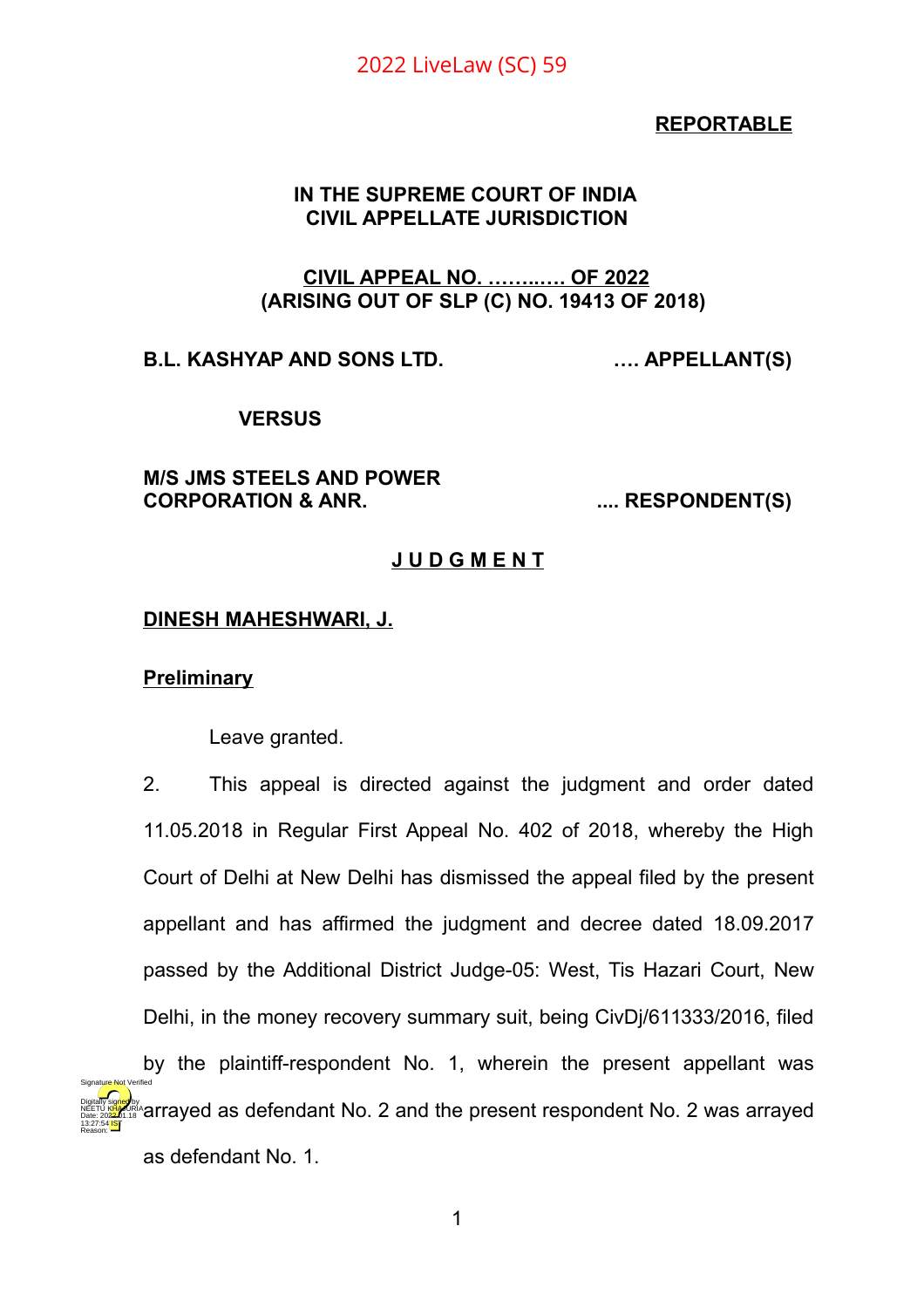2.1. It may be noticed at the outset that the Trial Court had passed the judgment and decree dated 18.09.2017 with its finding that no triable issues had been raised by the defendants and hence, they were not entitled to the leave to defend. In the impugned judgment and order dated 11.05.2018, the High Court has affirmed the decree in relation to the appellant-defendant No. 2. Hence, the questions involved in the present appeal are confined to the prayer for leave to defend sought for by the appellant. However, it is also relevant to notice that the other defendant (who is respondent No. 2 herein) had also filed an appeal against the said judgment and decree dated 18.09.2017 (being RFA No. 743 of 2018), which was dismissed by the High Court by its separate judgment and order dated 05.09.2018. The said judgment and order dated 05.09.2018 is not under challenge before us but, we shall refer to the same at the relevant juncture and in relation to the implications of the findings therein.

2.2. For the purpose of continuity of narration and discussion, the parties shall also be referred herein with reference to their status in the suit.

#### **Relevant factual and background aspects**

3. The relevant factual and background aspects of the matter are as follows:

3.1. The plaintiff-respondent No. 1 filed the subject suit in terms of Order XXXVII of the Code of Civil Procedure, 1908 ('CPC') while stating itself to be a registered partnership firm manufacturing and supplying a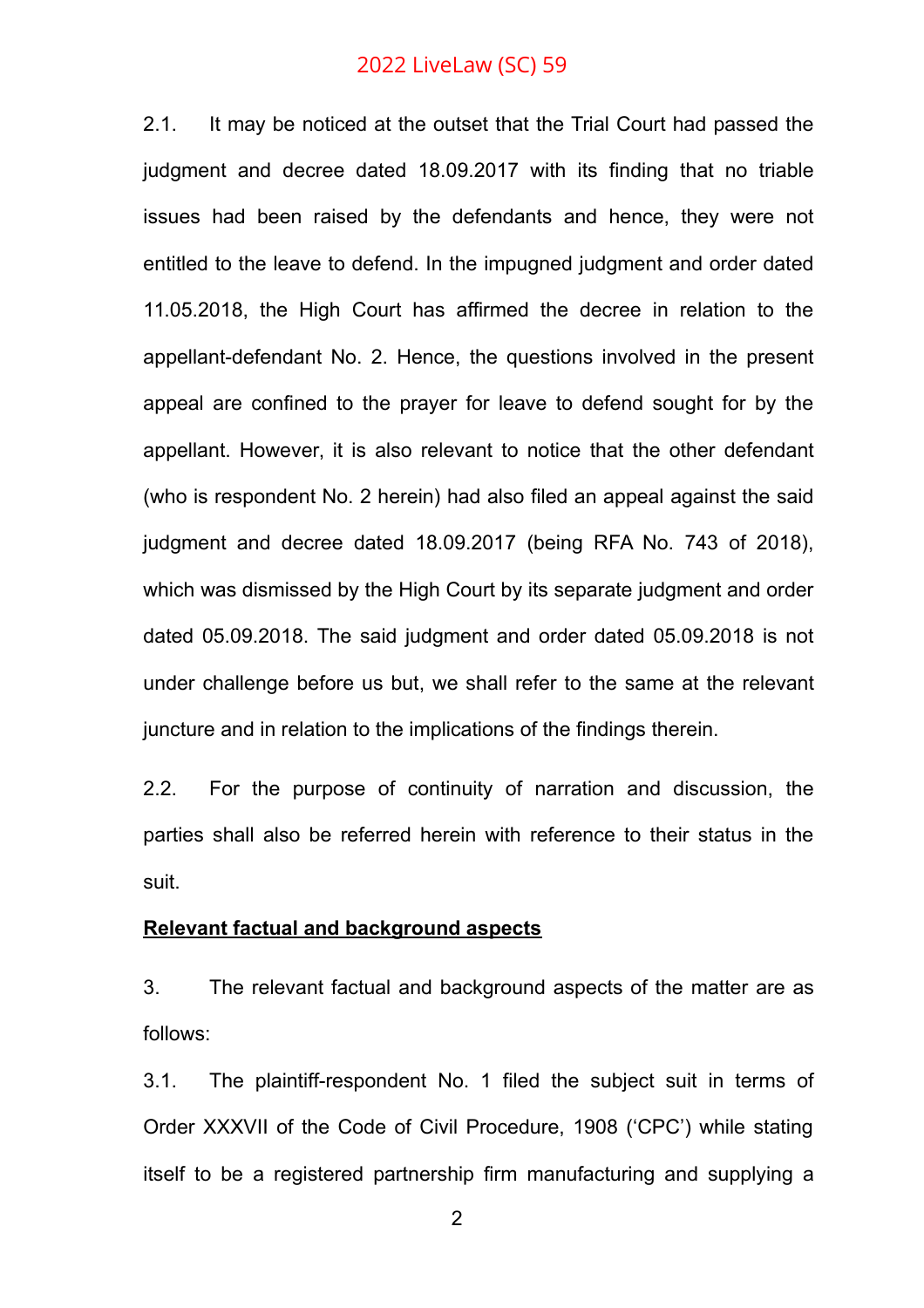wide variety of iron and steel products. According to the plaintiff, the defendant No. 1 represented itself as a real estate and infrastructure development firm while the defendant No. 2 (appellant herein) represented itself as a contractor working with the defendant No. 1 for the construction work of its project namely 'MIST', being developed at Plot No.1, Sector 143-B, Noida.

3.2. The plaintiff asserted that in relation to the said construction work, it had supplied 200 tons of steel at the site address of the defendant No. 1; and this supply was made in terms of two purchase orders dated 06.02.2015 and 20.03.2015, as raised by the appellant-defendant No. 2. The plaintiff further asserted that payment for the goods so supplied was to be made by the defendant No. 1 and in that regard, various invoices were raised, as detailed in paragraph 7 of the plaint. It was also submitted that an amount of Rs. 89,50,244/- remained due against the supplies so made and invoices so raised.

3.3. The plaintiff further averred that for payment against the said invoices, the defendant No. 1 issued two cheques drawn on Axis Bank, Sector-44 Noida Branch, being cheque No. 037274 dated 04.05.2015 for a sum of Rs.14,72,269/- and cheque No. 037272 dated 09.05.2015 for a sum of Rs. 13,34,319/- while asking the plaintiff to present the cheques only after receiving intimation but no such intimation was received. Later on, the plaintiff issued a legal notice dated 28.01.2016 to the defendants demanding the dues and, upon their failure to make the requisite payment,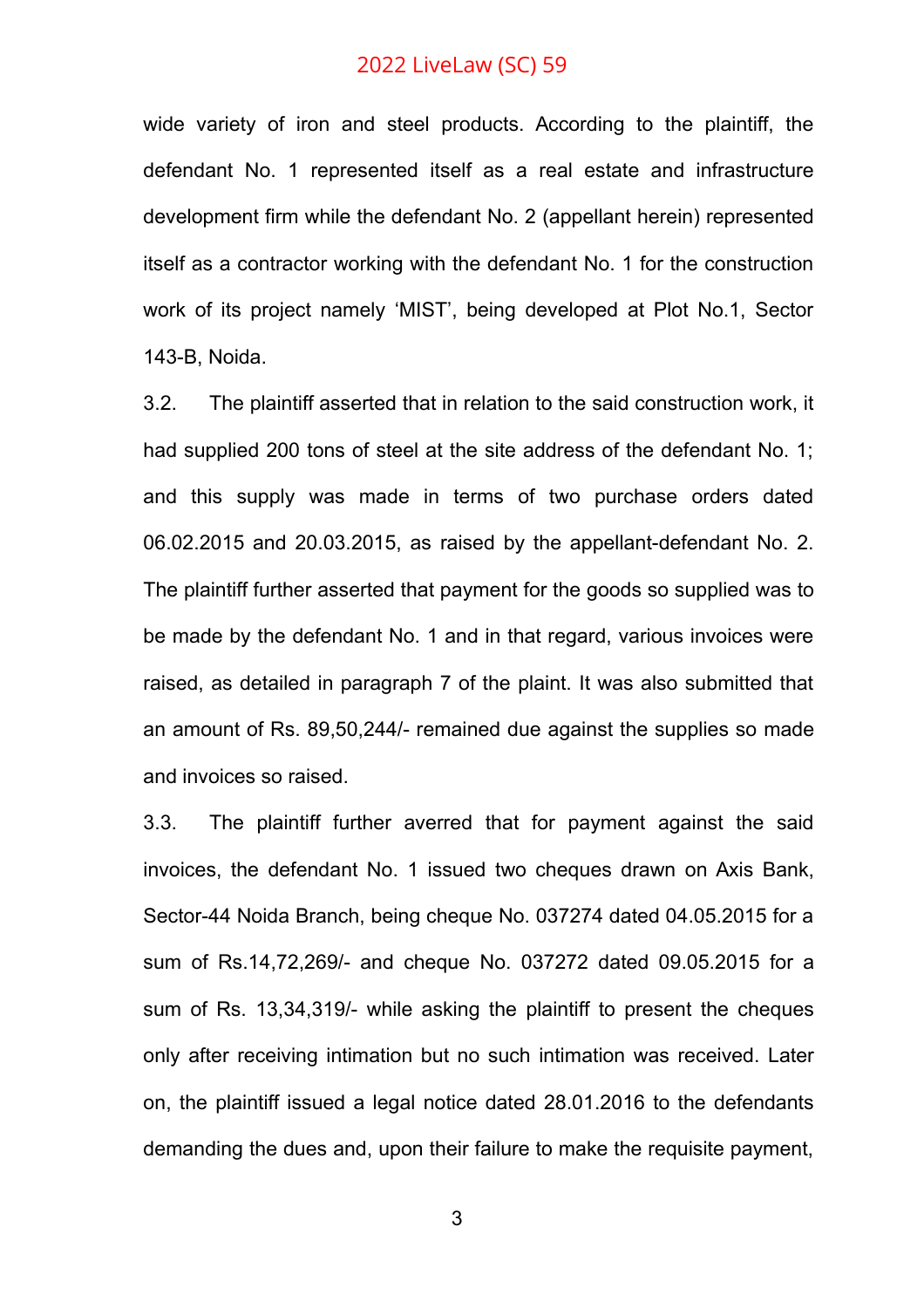filed the subject suit under Order XXXVII CPC, while asserting joint and several liability of the defendants. The plaintiff, *inter alia*, averred that the suit was based on written contract inasmuch as written purchase orders were issued by the appellant-defendant No. 2 on the instructions, and on behalf of, defendant No. 1.

3.4. In the summary suit so filed, the defendant No. 1 sought leave to defend with the contentions, *inter alia*, that it had no privity of contract with the plaintiff because the purchase orders were issued only by the defendant No. 2; that the invoices in question were raised by the plaintiff in the name of the defendant No. 2; that neither the purchase orders nor the invoices were bearing the signatures of the defendant No. 1; and that all the dealings were between plaintiff and defendant No. 2, where no legal liability was to be discharged by defendant No. 1. It was contended that the defendant No. 1 was rather a stranger to the contract in question.

3.5. In opposition to the contentions sought to be urged by the defendant No. 1, the plaintiff contended, *inter alia*, that the application filed by defendant No. 1 was an attempt to shy away from its responsibility by shifting the same on the defendant No. 2. In support of this contention, the plaintiff placed its ledger account as also the statement of account of defendant No. 1 which, according to the plaintiff, demonstrated that the payment of goods delivered to the defendant No. 2 had been made by the defendant No. 1. It was contended by the plaintiff that if there was no agreement between the plaintiff and the defendant No. 1, there was no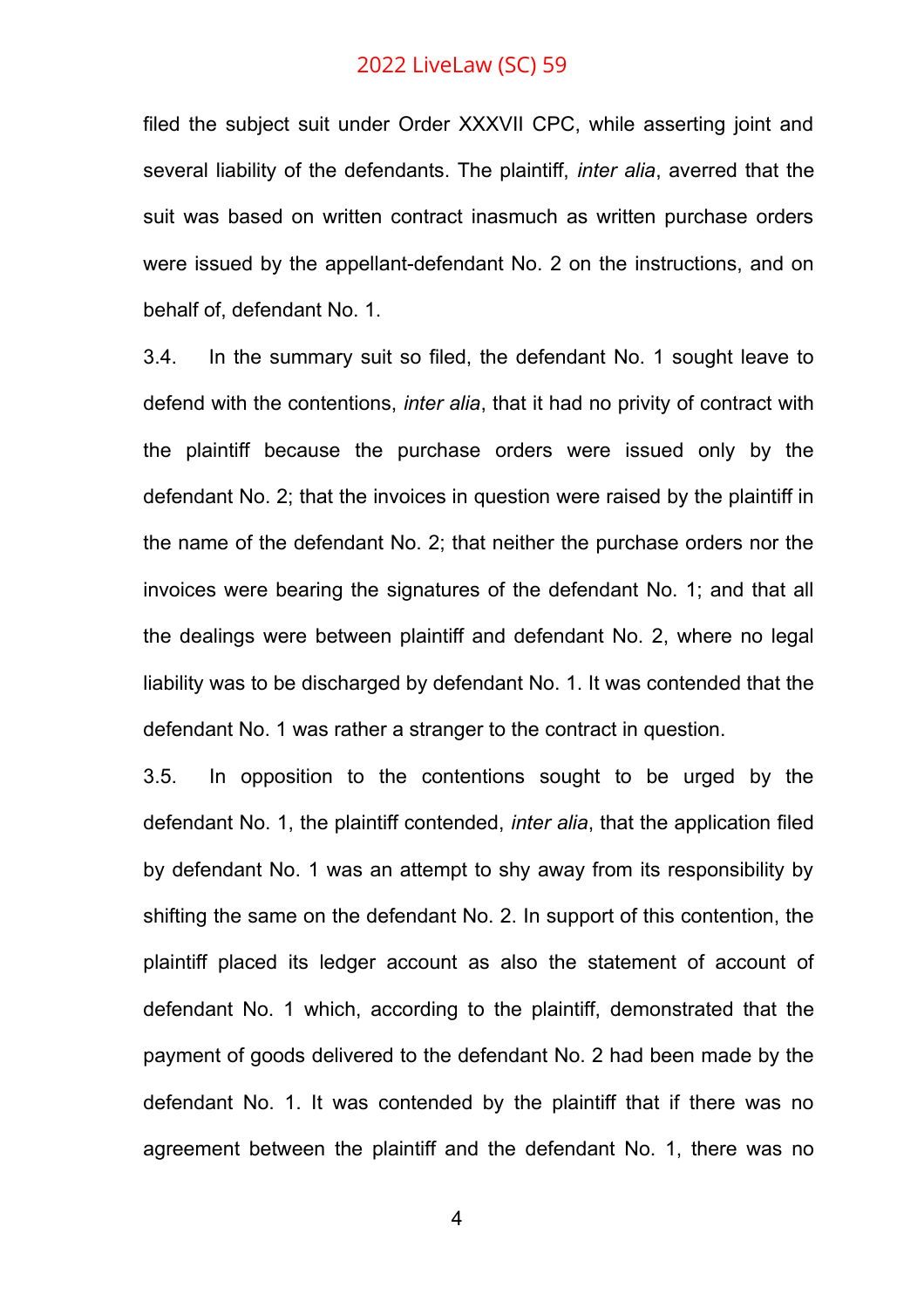reason for the defendant No. 1 to issue the cheques in the name of plaintiff. It was also submitted that though the invoices were addressed to the defendant No. 2 but, they also mentioned "C/o Mist", which substantiated the stand of the plaintiff.

3.6. The appellant-defendant No. 2 moved a separate application seeking leave to defend. It was contended in this application that the appellant had been working as civil contractor under the defendant No. 1; that the purchase orders were issued only on behalf of the defendant No. 1; and that the material supplied by the plaintiff was for the construction of project undertaken by defendant No. 1, who was the beneficiary of the said project. The appellant submitted that under the contract, it was the duty of owner, i.e., defendant No. 1, to supply the material for construction and defendant No. 2 was to be paid for the quantities supplied by it. Further, the copies of statements of accounts showing the purchase orders placed by defendant No. 2 at the instance of defendant No. 1 were placed on record; and it was submitted that the bills for such supplies were liquidated in due course. In substance, case of the appellant had been that it had no liability towards the plaintiff.

3.7. The plaintiff also opposed the prayer of the appellant for leave to defend with the submissions that the appellant-defendant No. 2 had failed to raise any substantial defence and he was rather trying to confuse the issue. It was asserted that the goods were supplied on the purchase orders raised by the defendant No. 2 while acting as an agent for the defendant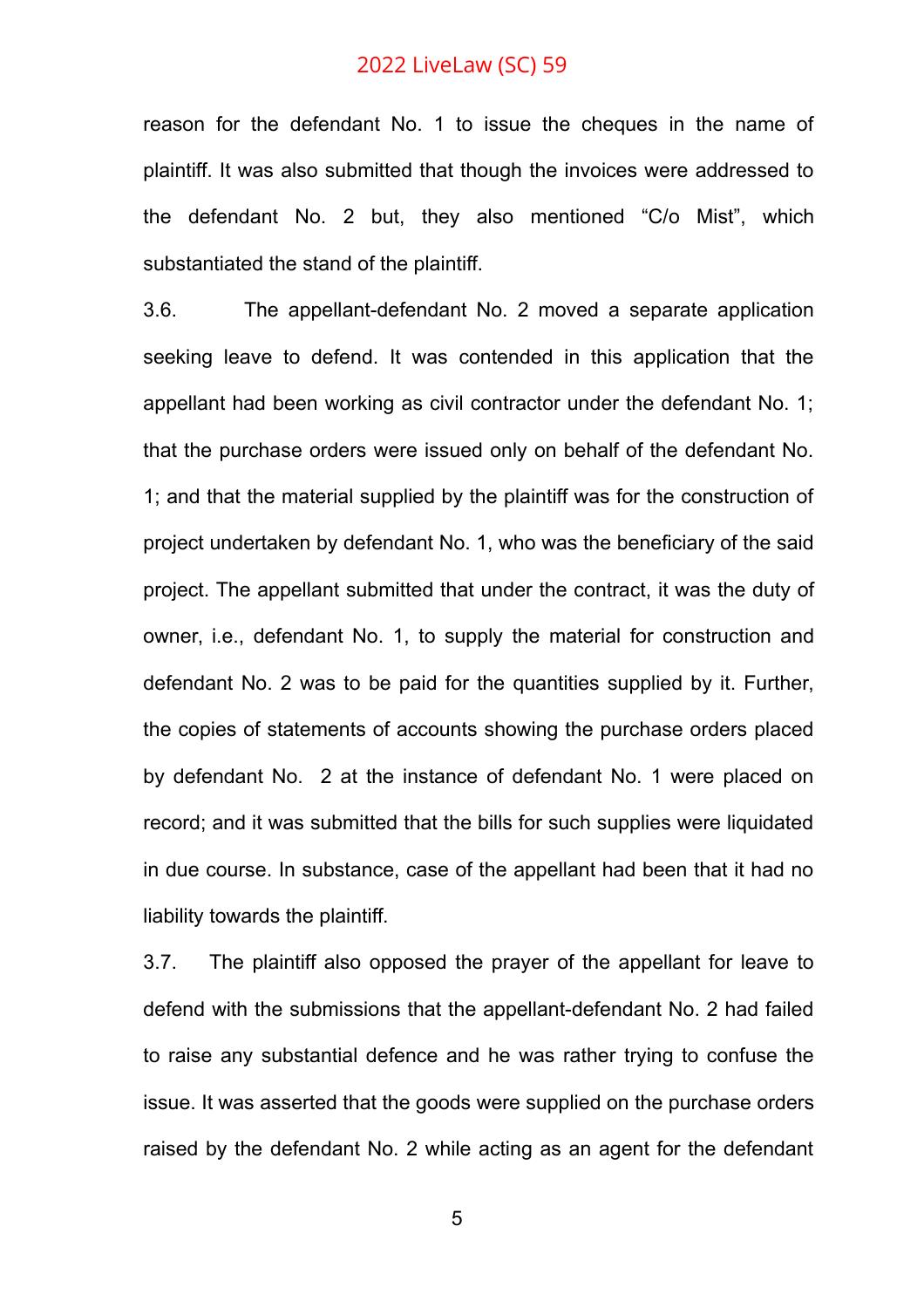No. 1; and it was agreed between the parties that the defendant No. 1 would make payment for the goods supplied to the defendant No. 2. It was also submitted that the role of the appellant-defendant No. 2 was "important" in the present suit as the transaction of goods indeed involved this defendant.

#### **Trial Court declined leave to defend to both the defendants**

4. In its impugned judgement dated 18.09.2017, the Trial Court considered both the applications moved by the respective defendants seeking leave to defend together; and rejected the same while observing that the defendants were merely attempting to shift the burden upon each other.

4.1. The Trial Court observed that the defendant No. 2 was a contractor working under defendant No. 1 by virtue of the construction agreement; and as per Clause 10 of this agreement, defendant No. 1 was liable to pay the costs of goods, material or articles procured and arranged for by the contractor. The Trial Court further observed that the purchase orders had been placed by defendant No. 2 on plaintiff at the instance of defendant No. 1 and the goods were indisputably supplied at the site address of defendant No. 1, who was the ultimate beneficiary of the transaction. It was also noted that the bills raised for such supplies had been liquidated by the defendant No. 1. The contention urged on behalf of the defendant No. 1 that there was no privity of contract was rejected with reference to the facts that the defendant No. 1 had been making payments to the plaintiff; and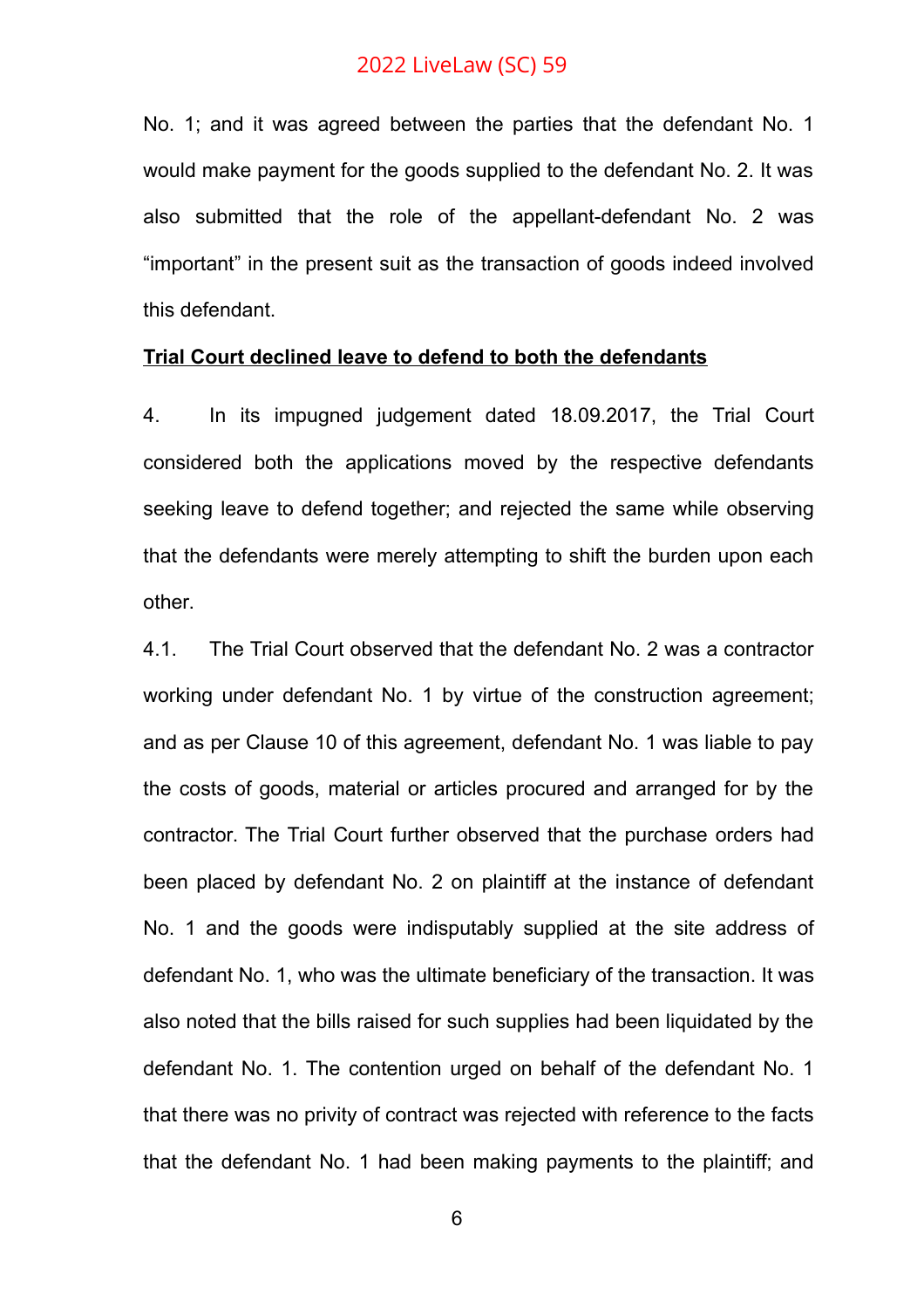reference was made to various payments made through cheques and demand drafts from time to time. The Trial Court observed that the transactions clearly indicated that the materials were being supplied by the plaintiff to the site address of defendant No.1 and the defendant No. 1 had been making payments directly to the plaintiff. Hence, the Trial Court held that the defence sought to be raised by the defendant No. 1, of want of privity of contract, was without any substance and was not giving rise to any triable issue. The Trial Court also rejected the contention that the summary suit under Order XXXVII CPC was not maintainable as the plaintiff did not present the aforementioned cheques for encashment while observing that the suit was not merely based on the two cheques issued by the defendant No. 1, but was also based on the purchase orders and invoices raised for supply of materials; and the invoices were a complete contract, as contemplated by Order XXXVII CPC.

4.2. Having rejected the case of the defendant No. 1, the Trial Court also proceeded to deny the prayer of the appellant-defendant No. 2 for leave to defend while observing that the goods were received by the defendant No. 2 as an agent of the defendant No. 1 and, therefore, both the defendants were under obligation to make payment. The Trial Court said,-

"15. The invoices issued by the plaintiff have been addressed to the site address of defendant no.- 1 and the goods have been received by defendant no.- 2 acting as an agent of defendant no.- 1. Therefore, both the defendants are under an obligation to make payments of the goods supplied by the plaintiff."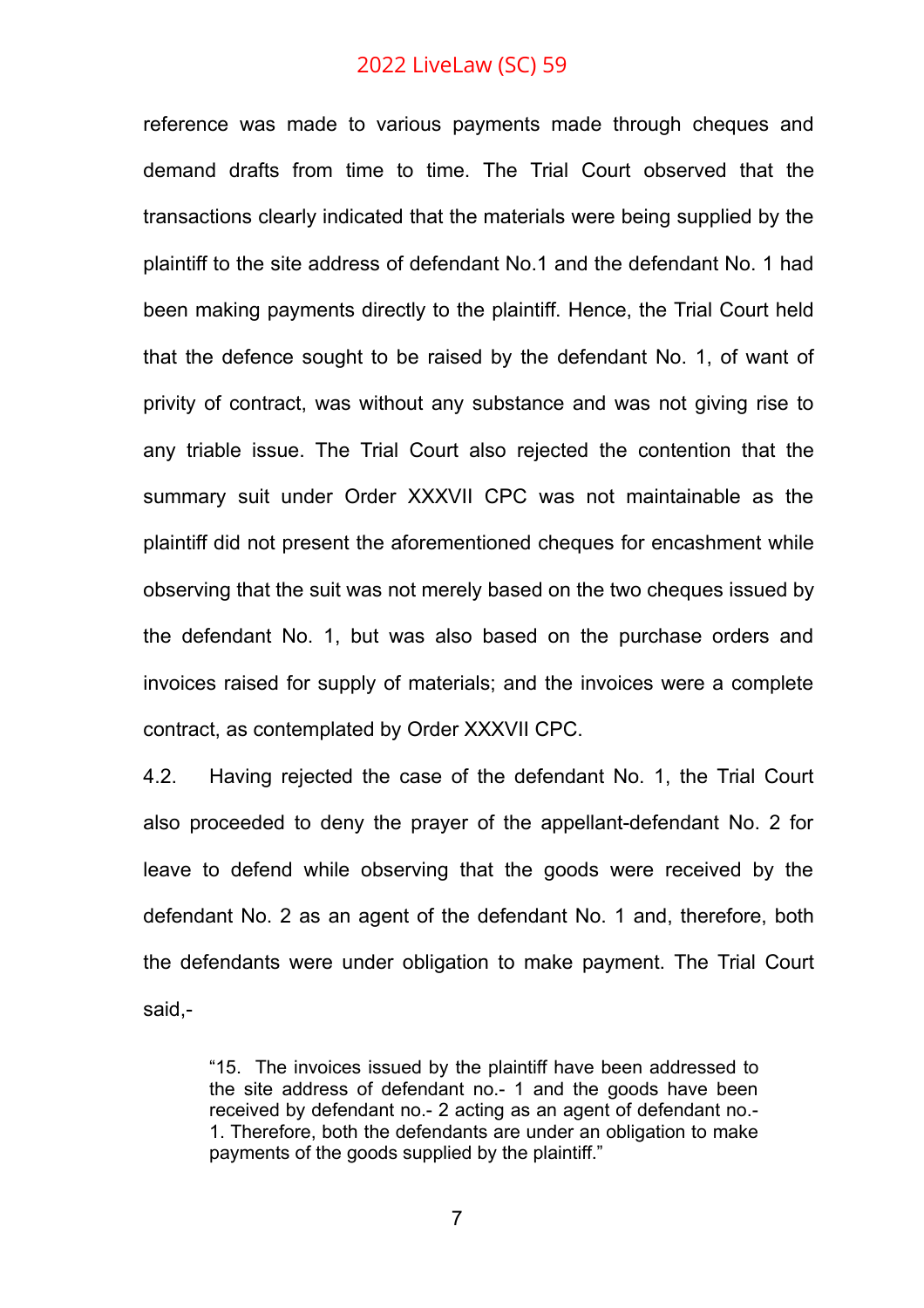5. Thus, the Trial Court concluded that no triable issues were raised by the defendants and declined their applications seeking leave to defend. Consequently, the suit was decreed in favour of the plaintiff for a sum of Rs. 89,50,244/- together with interest at the rate of 10% per annum with joint and several liability of the defendants to pay the decreetal amount.

#### **High Court dismissed the appeal filed by appellant**

6. The appellant-defendant No. 2 challenged the judgement and decree so passed by the Trial Court by way of regular first appeal, being RFA No. 402 of 2018. The High Court, however, rejected the contentions urged on behalf of the appellant and dismissed the appeal.

6.1. The High Court, *inter alia*, observed that merely for the delivery address of the goods in question having been that of the site of defendant No. 1, it would not mean that the purchase orders were those of the defendant No. 1, when it was *ex facie* evident that the purchase orders had been issued only by defendant No. 2; the invoices were raised by the plaintiff upon defendant No. 2 and not upon defendant No. 1; and the defendant No. 2 was specifically mentioned as the buyer in those invoices.

6.2. The High Court further observed that the appellant-defendant No. 2 was liable and the suit was maintainable under Order XXXVII CPC because the invoices for their total value were written contracts, containing specified amount of liability of the appellant-defendant No. 2 for payment to the plaintiff-respondent No. 1. As regards the cheques in question, the High Court observed that though the cheques were issued by the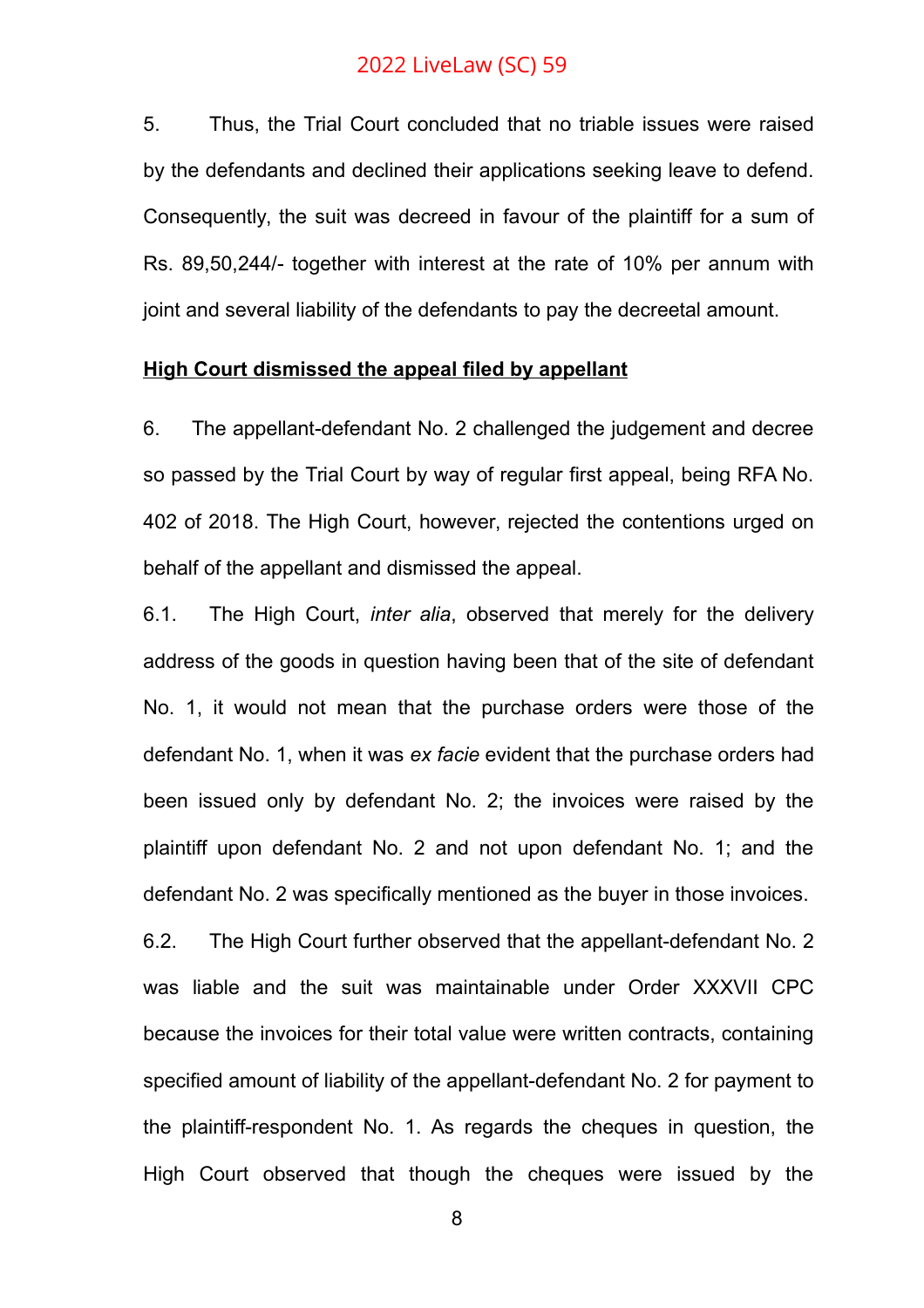defendant No. 1, yet a suit under Order XXXVII of CPC would lie against the defendant No. 2 because there was no such requirement in Order XXXVII CPC that the cheques which are issued for payments ought to be of the person against whom the liability is claimed. The High Court further observed that as per Section 2 (d) of Indian Contract Act, 1872 consideration under a contract need not flow/pass only between the parties to a contract. The High Court also observed that even if the cheques were not presented, the suit would be maintainable under Order XXXVII CPC because there was no such requirement that the cheque ought to be dishonored for filing a summary suit. The High Court further observed on the maintainability of the summary suit even when there was a joint and several liability of the defendants in the following words: -

"9. The fact that there is a joint and several liability of the appellant/defendant no.2 with the respondent no.2/defendant no.1 will not mean that to enforce this joint and several liability, the subject suit could not have been filed both against the appellant/defendant no.2 and the respondent no.2 herein. Once liability is joint and several of the appellant/defendant no.2 with the respondent no.2/defendant no.1, and as stated above Section 2(d) of the Indian Contract Act permits passing/payment of consideration by a person who is not a party to the contract, therefore merely because respondent no.2/defendant no.1 had agreed to be liable to make the payment of the goods purchased by the appellant/defendant no.2, this would not mean that the appellant/defendant no.2 would no longer be liable and liability will only be of the respondent no.2/defendant no.1."

6.3. The High Court further observed that the principles governing the

issue were not those of the decision of this Court in the case of *Mechelec*

### *Engineers and Manufacturers v. Basic Equipment Corporation***: AIR**

**1977 SC 577**, as referred to by the Trial Court; but the applicable principles

were contained in the later decision of this Court in *IDBI Trusteeship*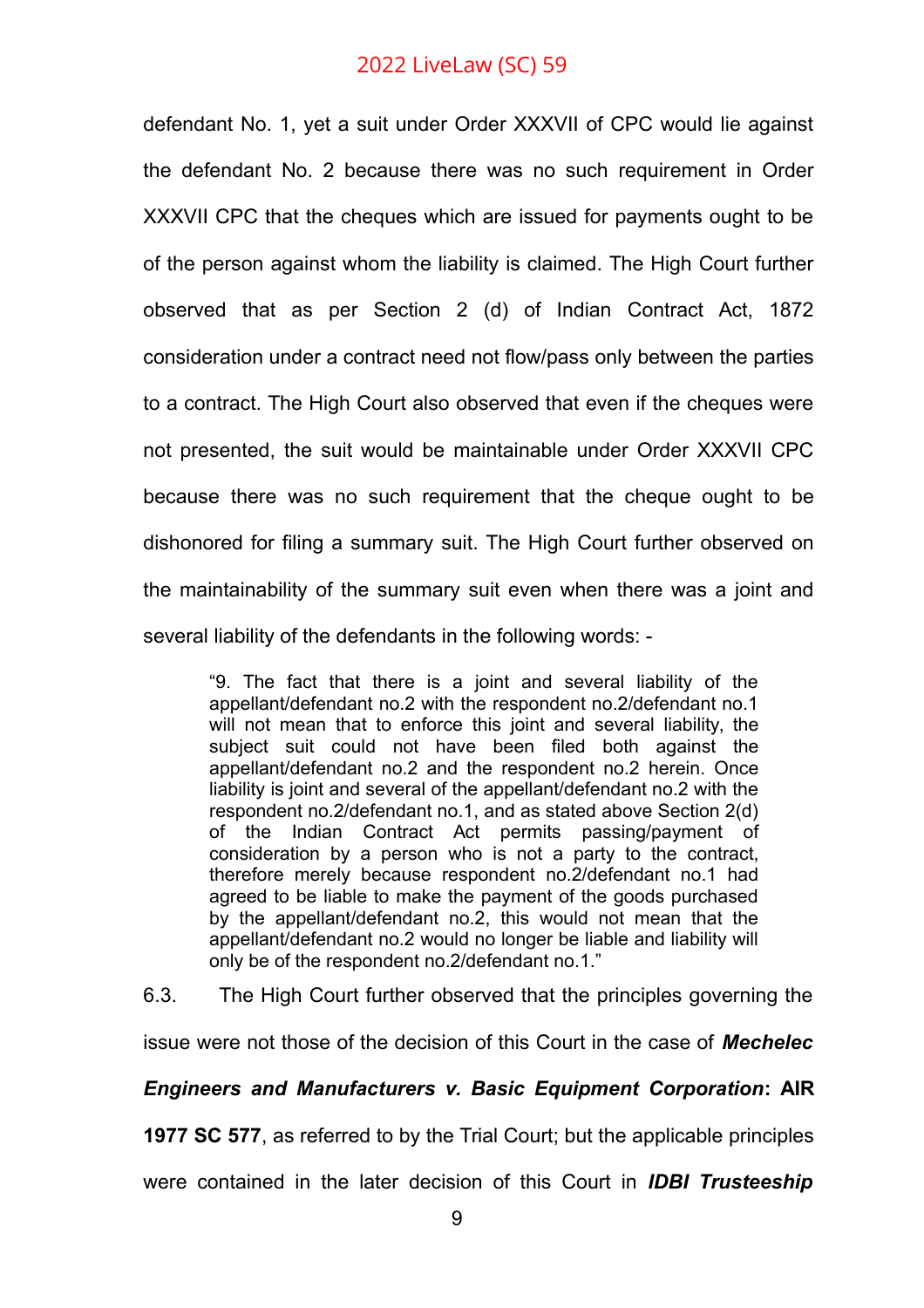*Services Ltd. v. Hubtown Ltd.***: (2017) 1 SCC 568**. While reproducing the principles so laid down by this Court, the High Court held that the appellant-defendant No. 2 was not entitled to leave to defend because the defences raised by it do not give rise to genuine triable issues; and the defences were frivolous and vexatious, raised only in order to deny the just dues of the seller of goods, being the plaintiff.

# **High Court also dismissed the appeal filed by defendant No. 1**

7. Before proceeding further, we may take note of the fact that the defendant No. 1 had also filed an appeal, being RFA No. 743 of 2018, in challenge to the judgment and decree of the Trial Court dated 18.09.2017. The appeal so filed by the defendant No. 1 (respondent No. 2 herein) was considered and decided by the High Court by its separate (and later) judgment and order dated 05.09.2018 with the finding that the defence sought to be raised by the defendant No.1 was frivolous or vexatious and, in support of this finding, the High Court specifically gave the reason in following words: -

"The defence of the appellant/defendant no. 1 was clearly frivolous or vexatious, and it did not raise a genuine triable issue, because if there was no liability of the appellant/defendant no. 1 then, where was the question of making payments regularly by the appellant/defendant no.1 to the respondent no.1/plaintiff."

#### **Rival Contentions**

8. Reverting to the case at hand, which pertains to the appellantdefendant No. 2, we may briefly take note of the rival submissions in this appeal.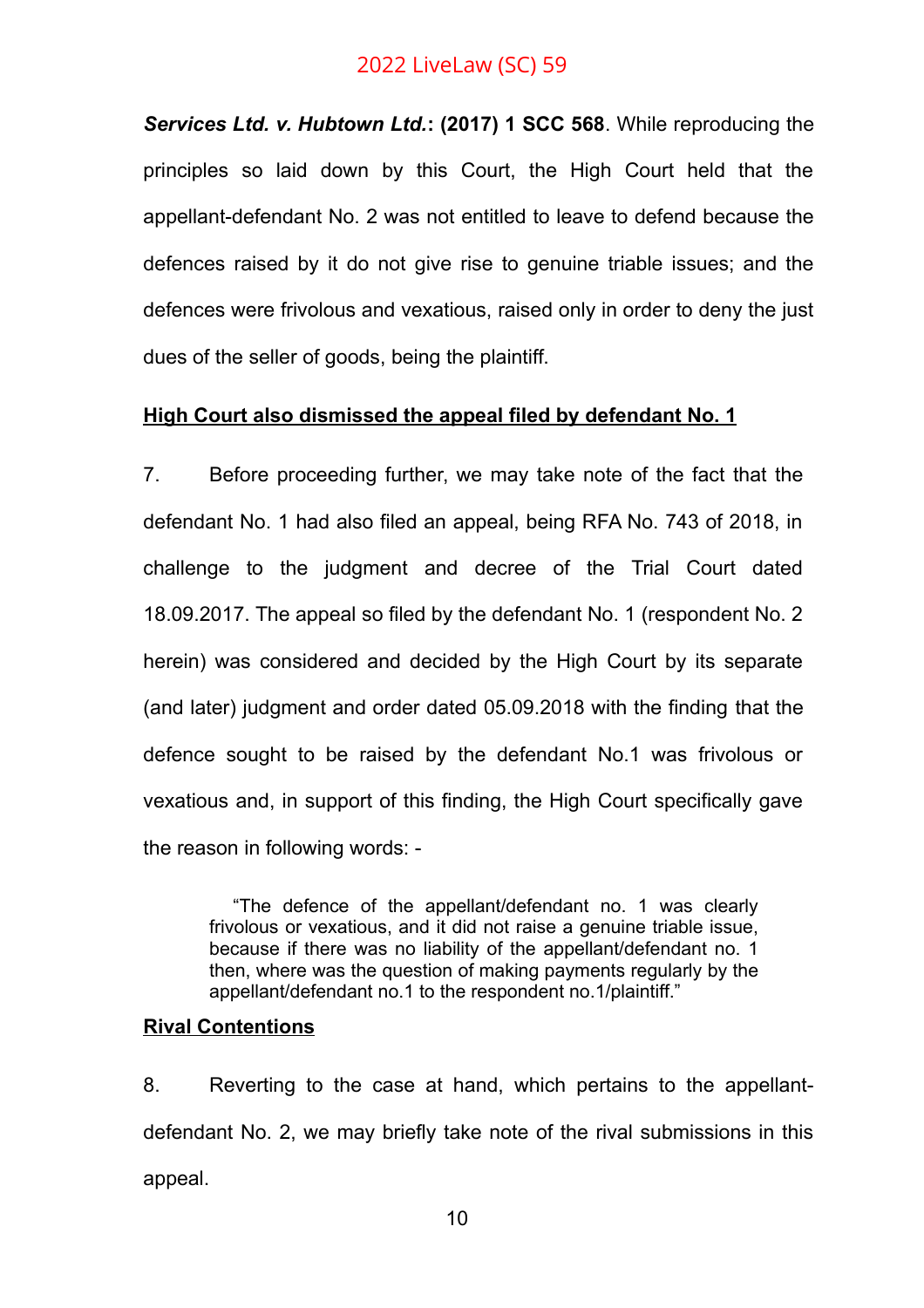9. Learned senior counsel for the appellant-defendant No. 2 has contended that liability for payment against the material supplied by the plaintiff was not that of the appellant-defendant No. 2 but had been of the defendant No. 1, which was evident from the fact that the plaintiff itself had pleaded that the liability to pay for the supplies made by it was that of the defendant No. 1. Thus, according to the learned counsel, the impugned decree proceeds rather contrary to the plaintiff's own case and cannot be sustained.

9.1. Learned counsel for the appellant has further submitted that the appellant was only acting as an agent of the defendant No. 1, as the agreement for supply of steel was between plaintiff and defendant No. 1: and the appellant, having issued the purchase orders only on behalf of the defendant No. 1, cannot be held liable for payment to the plaintiff, in terms of Section 230 of the Indian Contract Act, 1872 which provides that an agent cannot be held liable for the contract executed on behalf of the principal. The learned counsel has referred to the decision of this Court in the case of *Prem Nath Motors Limited v. Anurag Mittal***: (2009) 16 SCC 274.** The learned counsel has yet further submitted that the defendant No. 1 had issued two cheques bearing Nos. 037274 and 037272 towards part payment to the plaintiff against the supplies made; and when the High Court has observed that a cheque is a written agreement containing a liquidated amount as per Order XXXVII Rule 1(2) of the CPC, the said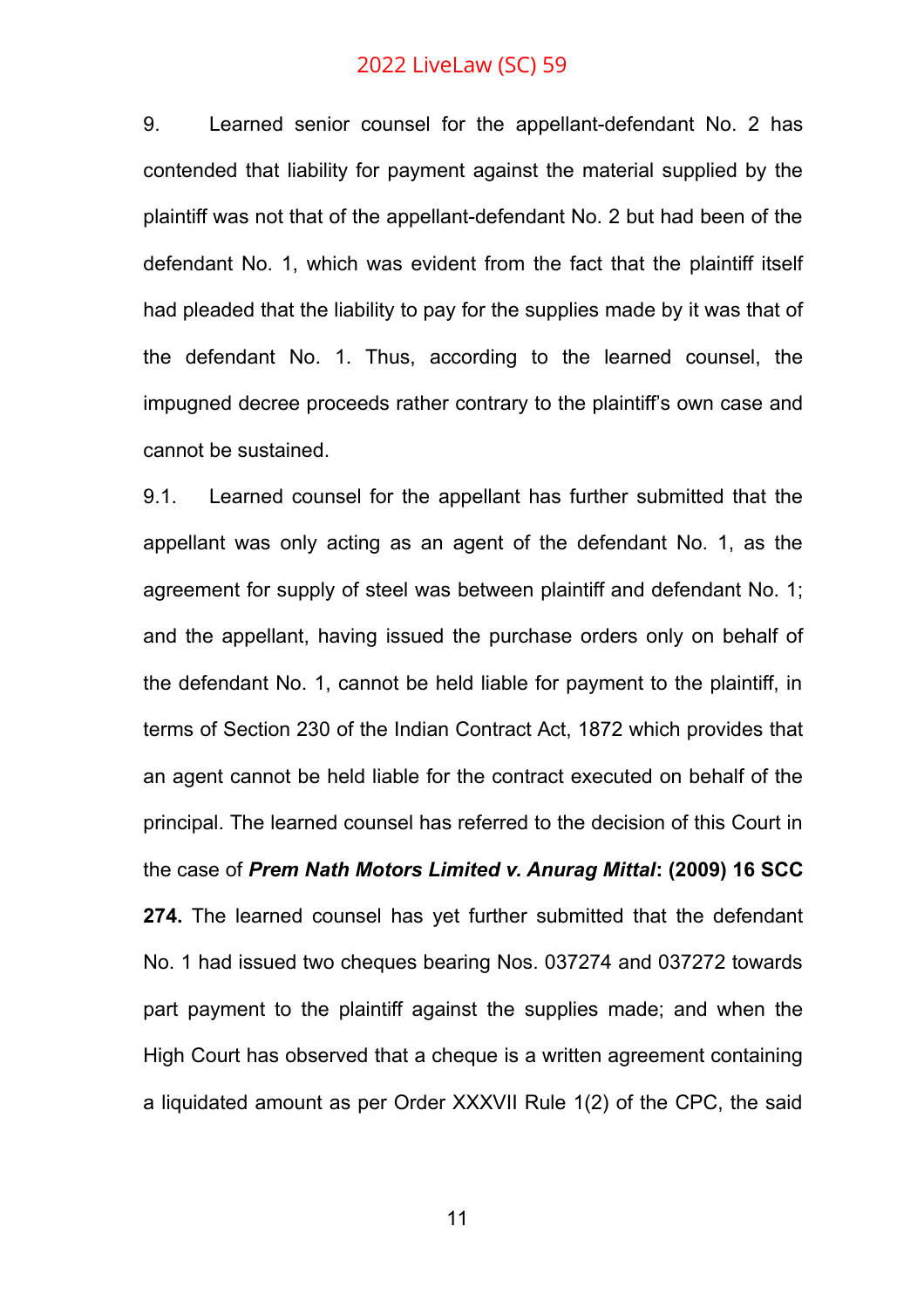cheques would only constitute a liability of the defendant No. 1 and not that of the appellant-defendant No. 2.

9.2. Learned counsel would further submit that the plaintiff's summary suit was not maintainable against the appellant under Order XXXVII CPC in the absence of a legally enforceable debt and, in support of this contention, would rely on the decision of this Court in case of *V.K.*

#### *Enterprises v. Shiva Steels***: (2010) 9 SCC 256.**

10. *Per contra*, learned counsel for the plaintiff-respondent No.1 would submit that the present appeal, being only an attempt to avoid the legal liability, deserves to be dismissed.

10.1. The learned counsel has contended that both the appellantdefendant No. 2 and the defendant No. 1 are merely trying to evade the liability, by shifting the burden upon each other. As regards the liability of the appellant-defendant No. 2, learned counsel would submit that the appellant had raised purchase orders; that on the basis of the said purchase orders, goods were supplied and the invoices were raised in the name of the appellant; and that the goods were received by the appellant. In this fact situation, according to the learned counsel, merely because delivery address of the goods was that of the site owned by the defendant No. 1, the appellant cannot avoid its liability and, in fact, the defendants had been standing in joint and several liability to liquidate the amount due against the said invoices.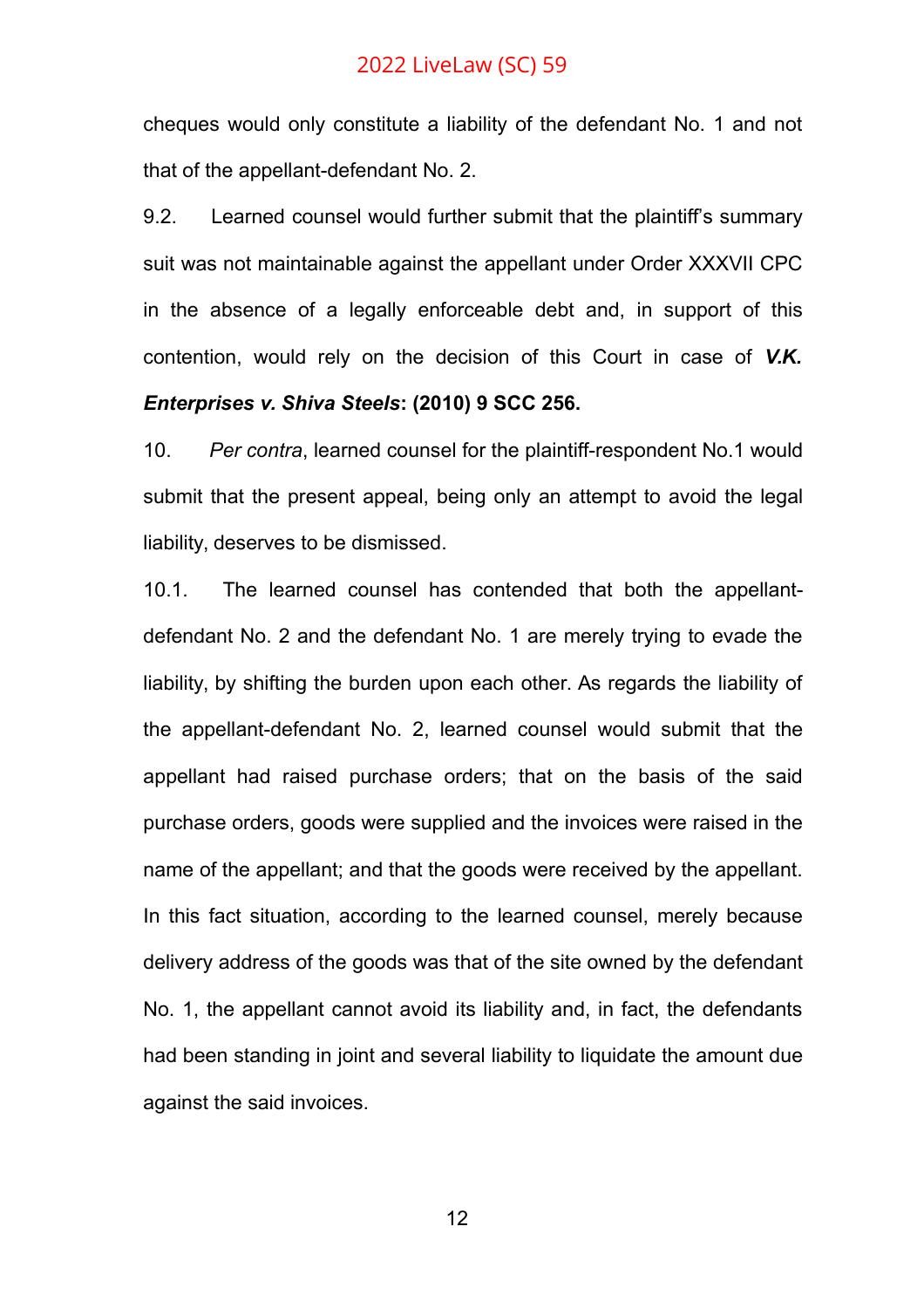10.2. The learned counsel would argue that the invoices for their total value constituted written contracts and hence, the suit has rightly been filed in terms of Order XXXVII CPC where the defendants cannot get away by shifting the liability upon each other.

11. In different dimensions to the above, the learned counsel appearing for the defendant No. 1 (respondent No. 2 herein) has contended that under the construction agreement executed between the defendant No. 2 and defendant No. 1, the payments toward supply of material by the plaintiff were to be made by the defendant No. 2. The learned counsel would submit that the appellant-defendant No. 2 had placed purchase orders with the plaintiff and invoices were raised by the plaintiff in the name of defendant No. 2 and hence, there was no privity of contract between the plaintiff and defendant No. 1. The mere fact that the defendant No. 2 was carrying out the work of the defendant No. 1 and the invoices mentioned the name of the project where the goods were to be delivered would not make the defendant No. 1 liable to make payment to the plaintiff. It has also been submitted that there was no role of the defendant No. 1 because neither its consent was taken at the time of execution of agreement for the supply of goods nor the rates of steel were discussed; and the purchase orders and invoices also do not bear the name of the defendant No.1 or any signatures on its behalf. As regards the payments earlier made by the defendant No. 1, the submission has been that such payments were made on the request of the defendant No.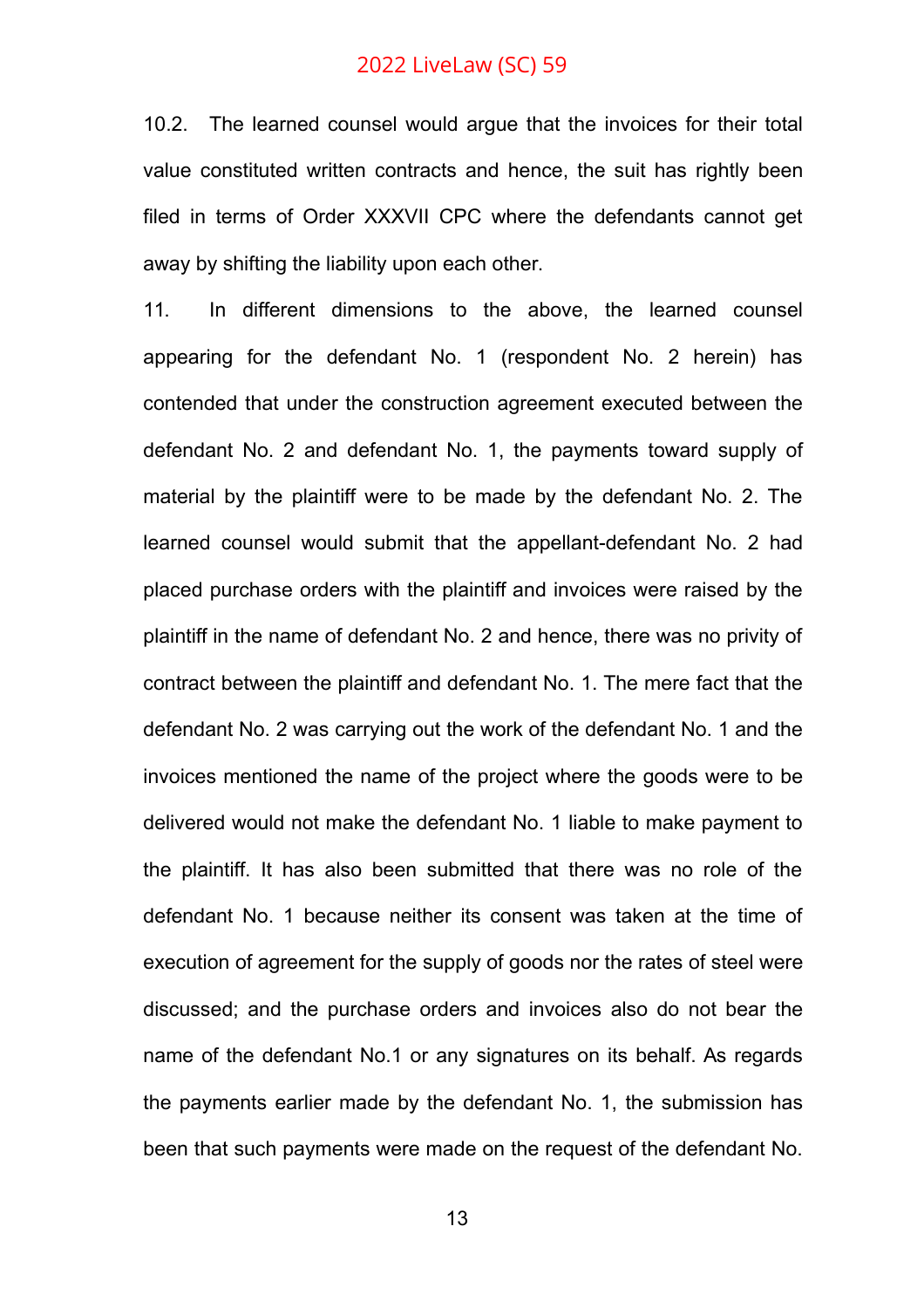2 when it had shown deficiency in cash flow and requested to make payment to the vendors including the plaintiff.

11.1. On behalf of the defendant No. 1, reference has also been made to the judgment dated 05.09.2018 passed by the High Court in its appeal (RFA No. 743 of 2018) while contending that the said appeal came to be dismissed without adverting to the relevant facts. It has also been pointed out that there were other disputes between the appellant and the defendant No. 1 for which, other litigation is pending in Delhi High Court.

12. We have given thoughtful consideration to the rival submissions and have examined the record of the case with reference to the law applicable.

#### **Analysis**

13. For what has been noticed hereinbefore, two principal points call for determination in this appeal: one, as to whether the plaintiff was entitled to maintain a summary suit under Order XXXVII CPC for the claim in question; and second, as to whether the appellant-defendant No. 2 has rightly been declined the leave to defend?

14. The question concerning maintainability of the suit filed by the plaintiff as a summary suit under Order XXXVII CPC need not detain us much longer. This is for the simple reason that as per the plaint averment, the matter is based on written contract arising out of written purchase orders issued by the appellant on the instructions and on behalf of defendant No. 1; and the plaintiff had raised the invoices against such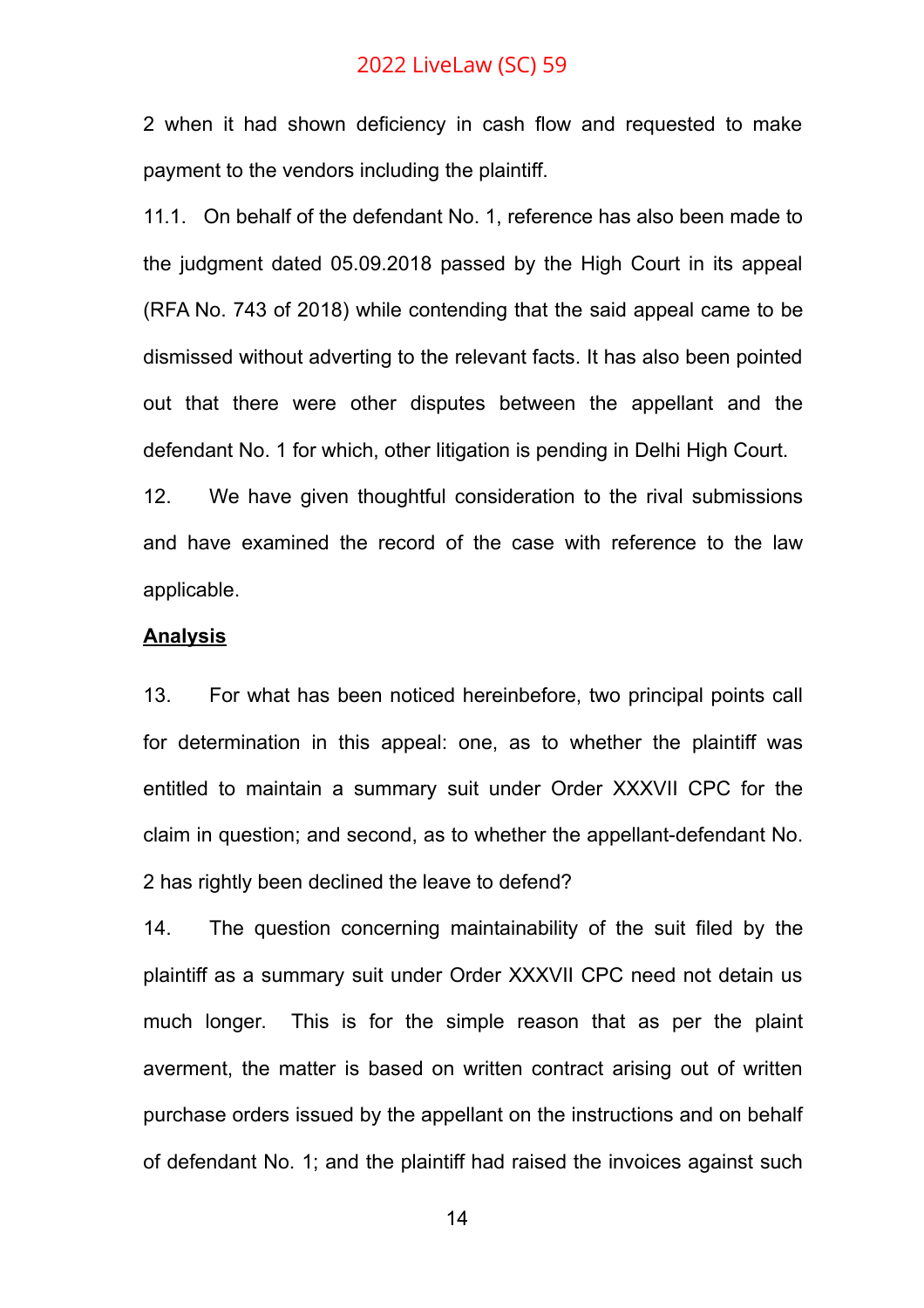supplies under the purchase orders. The plaintiff has further pointed out that two cheques were issued by the defendant No. 1 towards part payment against the invoices, being cheque No. 037274 dated 04.05.2015 in the sum of Rs. 14,72,269/- and No. 037272 dated 09.05.2015 in the sum of Rs. 13,34,319/-.

14.1. The assertion of plaintiff had been of joint and several liability of the defendants. The question as to whether the appellant was acting only as an agent of defendant No. 1 in relation to the supplies in question and had no monetary liability, as sought to be raised by the appellant, could be a matter of his defence. This aspect, relating to the nature of defence shall be examined in the next question but, such a proposition of defence by the appellant cannot take away the entitlement of the plaintiffrespondent No. 1 to maintain the summary suit in terms of Order XXXVII CPC. This is apart from the fact that while asserting joint and several liability of the defendants, the plaintiff has also relied upon the cheques said to have been issued by defendant No. 1, which were allegedly not presented as per the request of the said defendant No. 1.

14.2. In the overall facts and circumstances of the case, the contention against maintainability of the summary suit in terms of Order XXXVII CPC cannot be accepted and to that extent, we find no reason to consider any interference in the decision of the High Court. However, the question still remains as to whether the appellant is not entitled to leave to defend?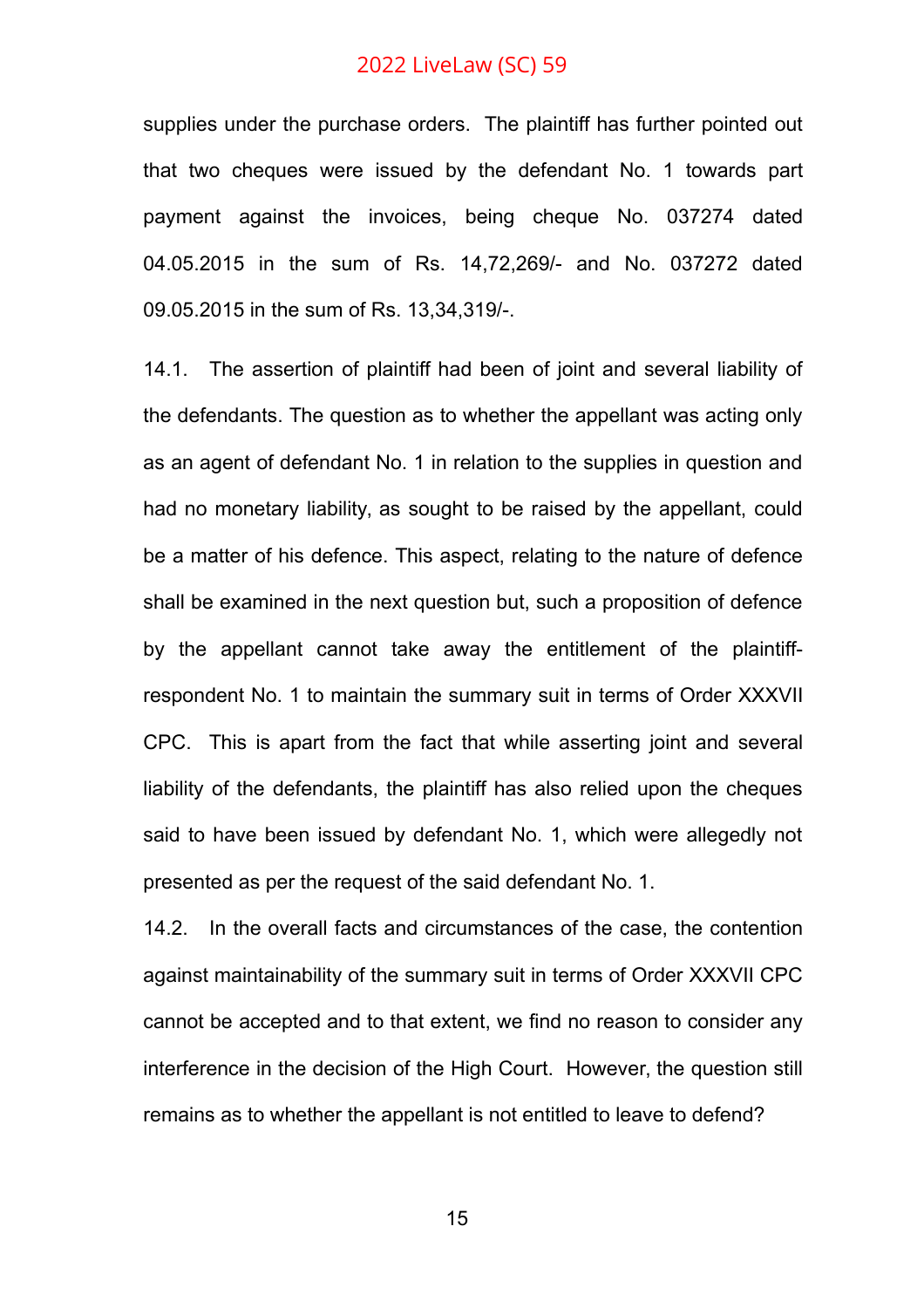15. In regard to the question of leave to defend, as noticed, the High Court has observed that the appellant would not be entitled to such leave because no triable issues were arising out of the defence sought to be taken by the appellant. The High Court has also observed that the defences were frivolous and vexatious; and were raised only in order to deny the just dues of seller of the goods, i.e., the plaintiff. According to the High Court, while applying the principles for grant of leave to defend, as delineated in the case of *IDBI Trusteeship* (supra), the appellant was not entitled to the leave to defend.

16. The High Court took note of the fact that the Trial Court relied upon the decision in *Mechelec Engineers* (supra) and observed that the applicable principles were those contained in the later decision of this Court in *IDBI Trusteeship* (supra). Having regard to the question at hand, it shall be worthwhile to read together the principles stated in the said two decisions of this Court.

16.1. In the case of *Mechelec Engineers* (supra), the principles for consideration of a prayer for leave to defend in a summary suit were laid down by this Court in the following terms: -

judgment and the defendant is entitled to unconditional leave to defend.

<sup>&</sup>quot;**8.** In *Kiranmoyee Dassi Smt* v. *Dr J. Chatterjee* [AIR 1949 Cal 479 :49 CWN 246, 253 : ILR (1945) 2 Cal 145.] Das, J., after a comprehensive review of authorities on the subject, stated the principles applicable to cases covered by Order 17 CPC in the form of the following propositions (at p. 253): "(*a*) If the defendant satisfies the court that he has a good defence to the claim on its merits the plaintiff is not entitled to leave to sign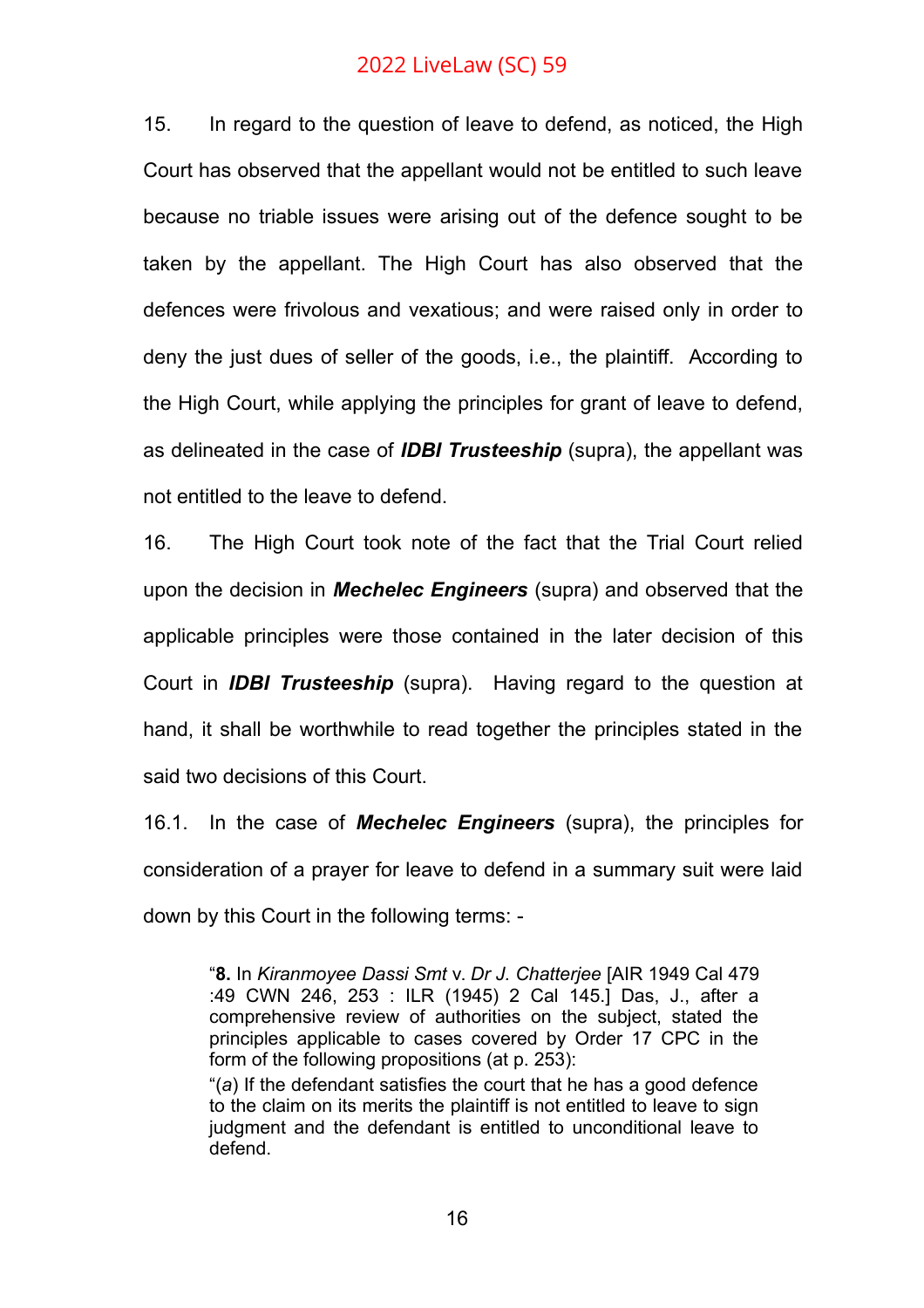(*b*) If the defendant raises a triable issue indicating that he has a fair or bona fide or reasonable defence although not a positively good defence the plaintiff is not entitled to sign judgment and the defendant is entitled to unconditional leave to defend.

(*c*) If the defendant discloses such facts as may be deemed sufficient to entitle him to defend, that is to say, although the affidavit does not positively and immediately make it clear that he has a defence, yet, shews such a state of facts as leads to the inference that at the trial of the action be may be able to establish a defence to the plaintiff's claim the plaintiff is not entitled to judgment and the defendant is entitled to leave to defend but in such a case the court may in its discretion impose conditions as to the time or mode of trial but not as to payment into court or furnishing security.

(*d*) If the defendant has no defence or the defence set-up is illusory or sham or practically moonshine then ordinarily the plaintiff is entitled to leave to sign judgment and the defendant is not entitled to leave to defend.

(*e*) If the defendant has no defence or the defence is illusory or sham or practically moonshine then although ordinarily the plaintiff is entitled to leave to sign judgment, the court may protect the plaintiff by only allowing the defence to proceed if the amount claimed is paid into court or otherwise secured and give leave to the defendant on such condition, and thereby show mercy to the defendant by enabling him to try to prove a defence."

### 16.2. In the case of *IDBI Trusteeship* (*supra*)**,** this Court modulated

the aforementioned principles and laid down as follows: -

"**17.** Accordingly, the principles stated in para 8 of *Mechelec case* [*Mechelec Engineers & Manufacturers* v. *Basic Equipment Corpn.*, (1976) 4 SCC 687] will now stand superseded, given the amendment of Order 37 Rule 3 and the binding decision of four Judges in *Milkhiram case* [*Milkhiram (India) (P) Ltd.* v. *Chamanlal Bros.*, AIR 1965 SC 1698 : (1966) 68 Bom LR 36] , as follows:

**17.1.** If the defendant satisfies the court that he has a substantial defence, that is, a defence that is likely to succeed, the plaintiff is not entitled to leave to sign judgment, and the defendant is entitled to unconditional leave to defend the suit.

**17.2.** If the defendant raises triable issues indicating that he has a fair or reasonable defence, although not a positively good defence, the plaintiff is not entitled to sign judgment, and the defendant is *ordinarily* entitled to unconditional leave to defend.

**17.3.** Even if the defendant raises triable issues, if a doubt is left with the trial Judge about the defendant's good faith, or the genuineness of the triable issues, the trial Judge may impose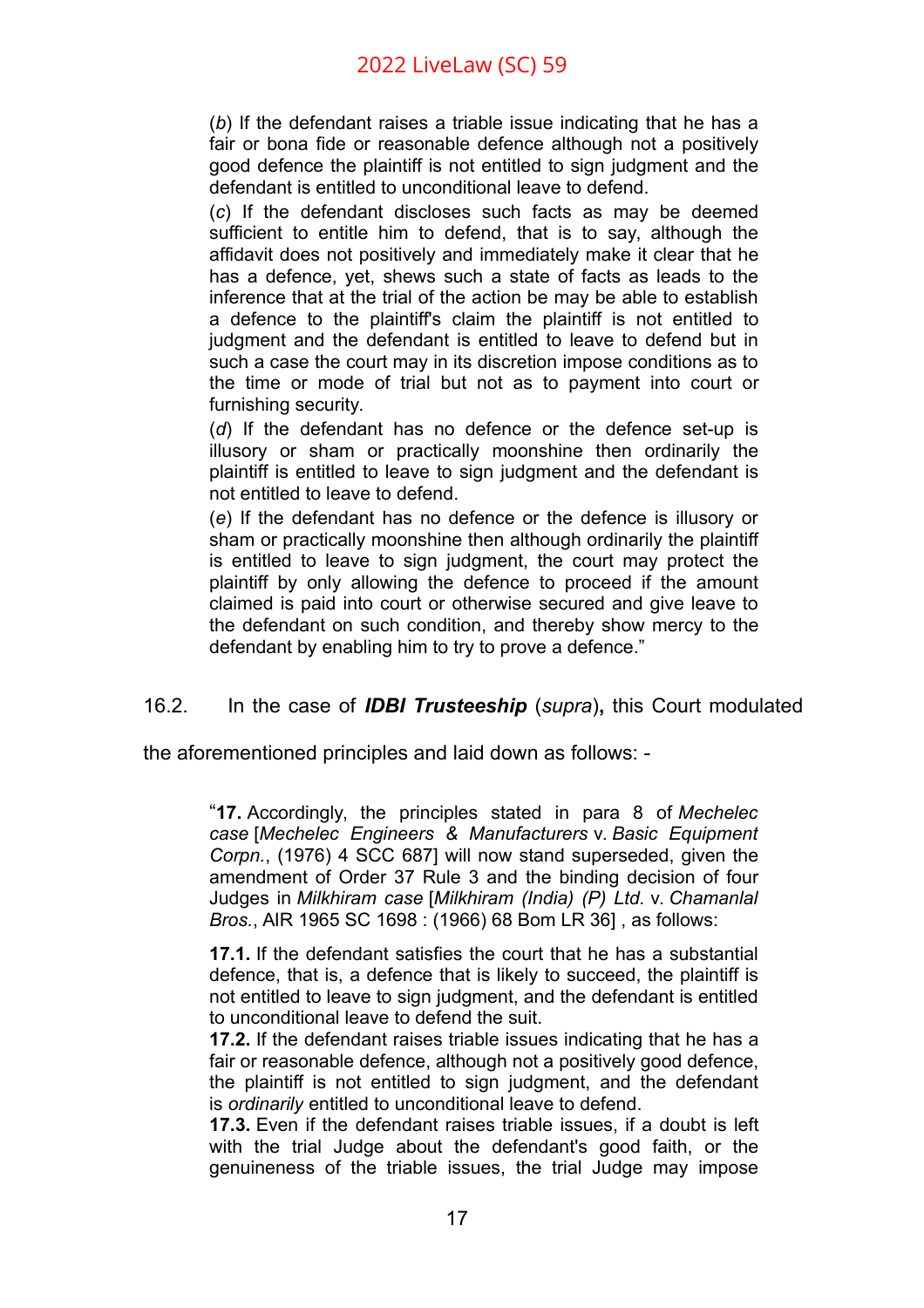conditions both as to time or mode of trial, as well as payment into court or furnishing security. Care must be taken to see that the object of the provisions to assist expeditious disposal of commercial causes is not defeated. Care must also be taken to see that such triable issues are not shut out by unduly severe orders as to deposit or security.

**17.4.** If the defendant raises a defence which is plausible but improbable, the trial Judge may impose conditions as to time or mode of trial, as well as payment into court, or furnishing security. As such a defence does not raise triable issues, conditions as to deposit or security or both can extend to the entire principal sum together with such interest as the court feels the justice of the case requires.

**17.5.** If the defendant has no substantial defence and/or raises no genuine triable issues, and the court finds such defence to be frivolous or vexatious, then leave to defend the suit shall be refused, and the plaintiff is entitled to judgment forthwith. **17.6.** If any part of the amount claimed by the plaintiff is admitted

by the defendant to be due from him, leave to defend the suit, (even if triable issues or a substantial defence is raised), shall not be granted unless the amount so admitted to be due is deposited by the defendant in court."

17. It is at once clear that even though in the case of *IDBI*

*Trusteeship*, this Court has observed that the principles stated in

paragraph 8 of *Mechelec Engineers'* case shall stand superseded in the

wake of amendment of Rule 3 of Order XXXVII but, on the core theme,

the principles remain the same that grant of leave to defend (with or

without conditions) is the ordinary rule; and denial of leave to defend is an

exception. Putting it in other words, generally, the prayer for leave to

defend is to be denied in such cases where the defendant has practically

no defence and is unable to give out even a semblance of triable issues

before the Court.

17.1. As noticed, if the defendant satisfies the Court that he has substantial defence, i.e., a defence which is likely to succeed, he is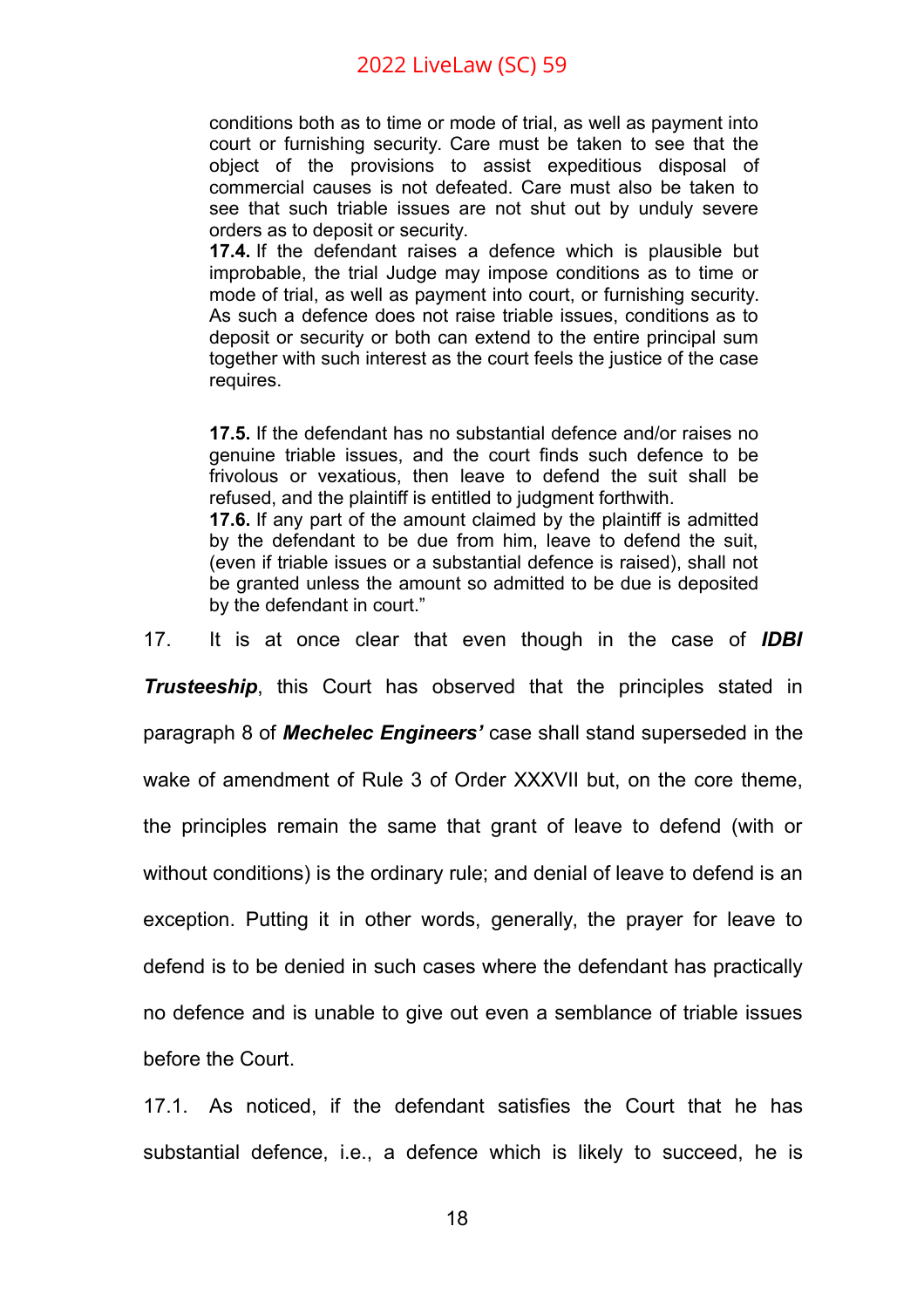entitled to unconditional leave to defend. In the second eventuality, where the defendant raises triable issues indicating a fair or bonafide or reasonable defence, albeit not a positively good defence, he would be ordinarily entitled to unconditional leave to defend. In the third eventuality, where the defendant raises triable issues, but it remains doubtful if the defendant is raising the same in good faith or about genuineness of the issues, the Trial Court is expected to balance the requirements of expeditious disposal of commercial causes on one hand and of not shutting out triable issues by unduly severe orders on the other. Therefore, the Trial Court may impose conditions both as to time or mode of trial as well as payment into the Court or furnishing security. In the fourth eventuality, where the proposed defence appear to be plausible but improbable, heightened conditions may be imposed as to the time or mode of trial as also of payment into the Court or furnishing security or both, which may extend to the entire principal sum together with just and requisite interest.

17.2. Thus, it could be seen that in the case of substantial defence, the defendant is entitled to unconditional leave; and even in the case of a triable issue on a fair and reasonable defence, the defendant is ordinarily entitled to unconditional leave to defend. In case of doubts about the intent of the defendant or genuineness of the triable issues as also the probability of defence, the leave could yet be granted but while imposing conditions as to the time or mode of trial or payment or furnishing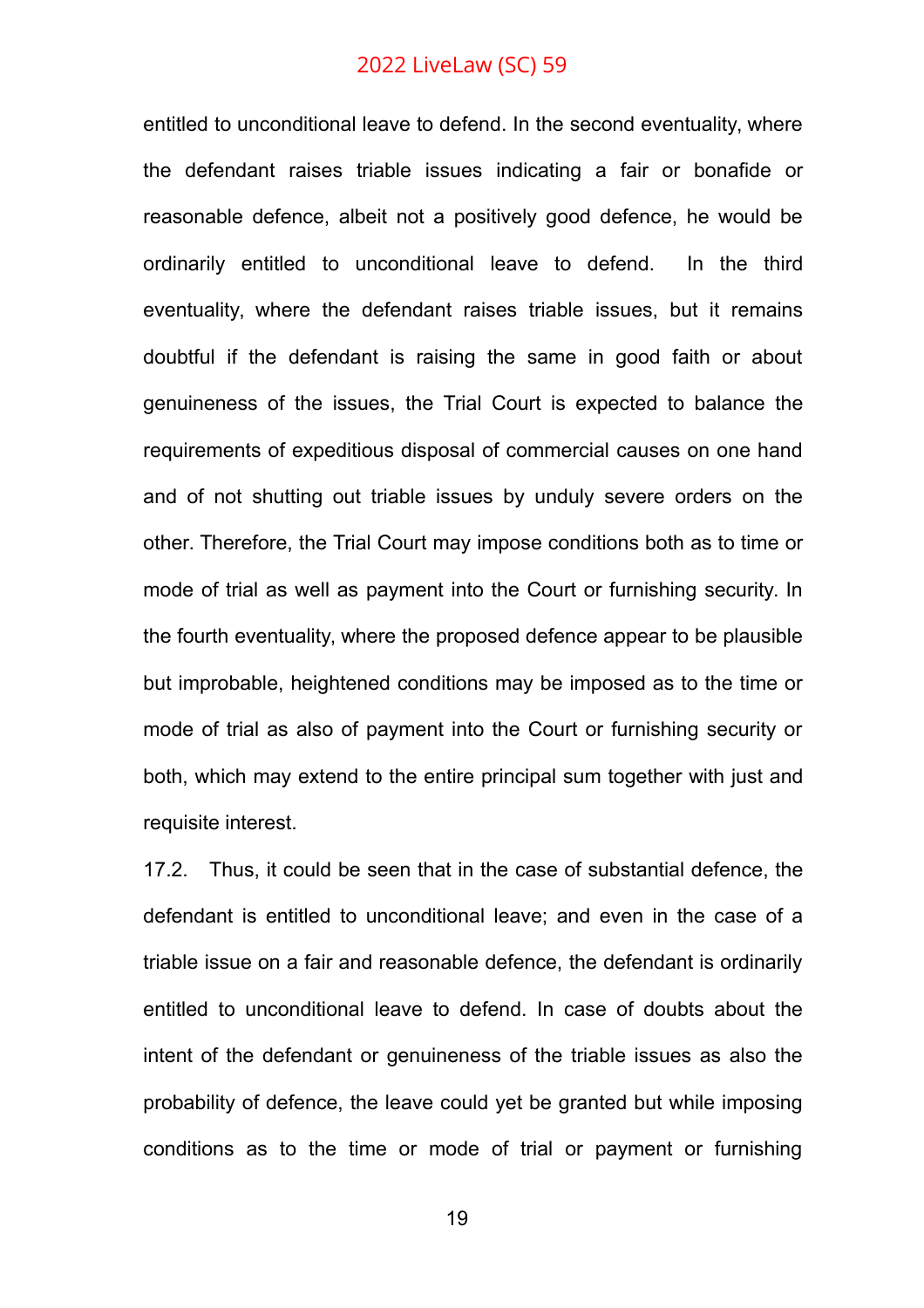security. Thus, even in such cases of doubts or reservations, denial of leave to defend is not the rule; but appropriate conditions may be imposed while granting the leave. It is only in the case where the defendant is found to be having no substantial defence and/or raising no genuine triable issues coupled with the Court's view that the defence is frivolous or vexatious that the leave to defend is to be refused and the plaintiff is entitled to judgment forthwith. Of course, in the case where any part of the amount claimed by the plaintiff is admitted by the defendant, leave to defend is not to be granted unless the amount so admitted is deposited by the defendant in the Court.

17.3. Therefore, while dealing with an application seeking leave to defend, it would not be a correct approach to proceed as if denying the leave is the rule or that the leave to defend is to be granted only in exceptional cases or only in cases where the defence would appear to be a meritorious one. Even in the case of raising of triable issues, with the defendant indicating his having a fair or reasonable defence, he is ordinarily entitled to unconditional leave to defend unless there be any strong reason to deny the leave. It gets perforce reiterated that even if there remains a reasonable doubt about the probability of defence, sterner or higher conditions as stated above could be imposed while granting leave but, denying the leave would be ordinarily countenanced only in such cases where the defendant fails to show any genuine triable issue and the Court finds the defence to be frivolous or vexatious.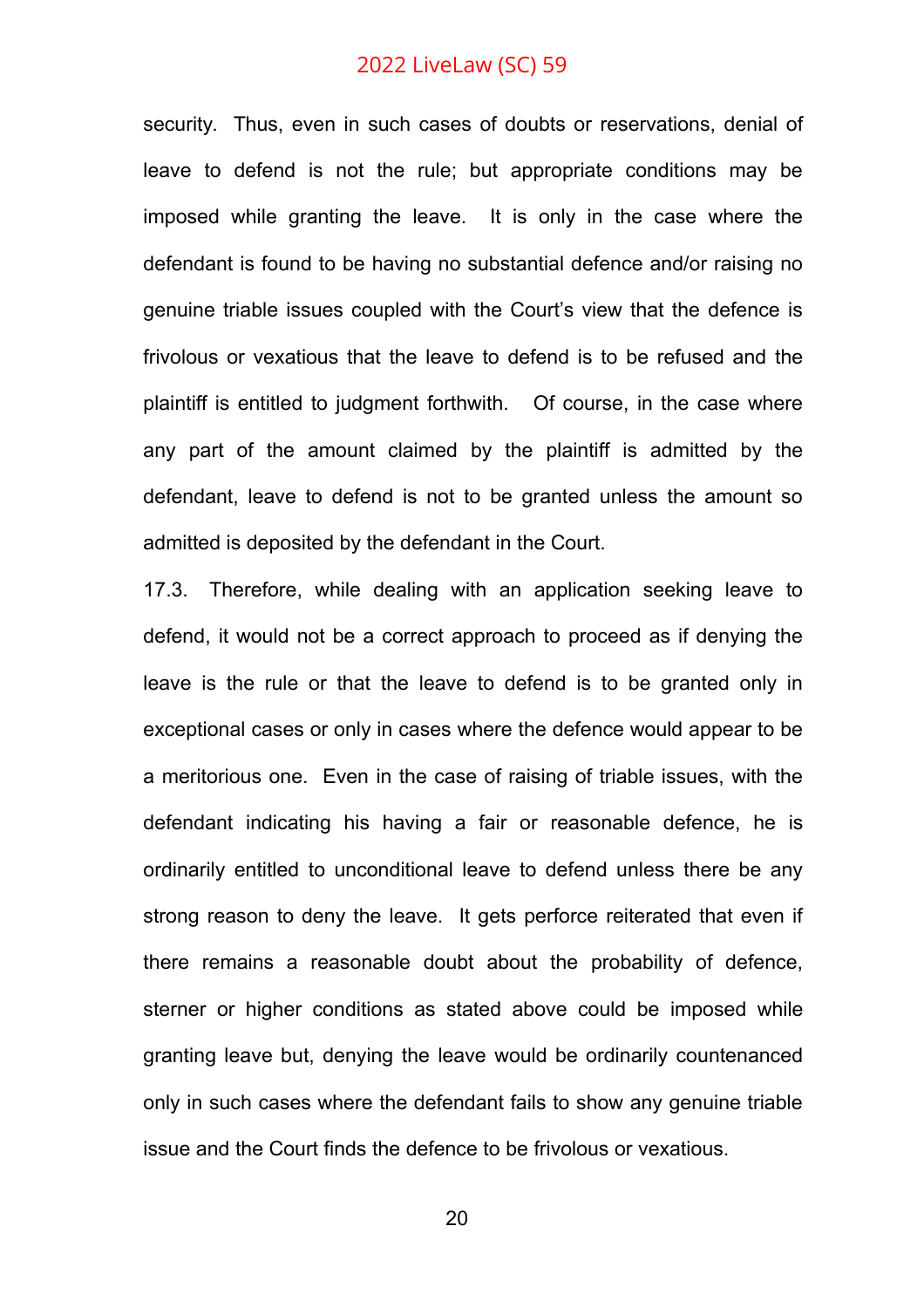18. When we apply the principles aforesaid to the facts of the present case and to the impugned orders, it is at once clear that after finding the suit to be maintainable under Order XXXVII CPC because of assertion of the plaintiff about joint and several liability of the defendants, the High Court concluded that the defences were frivolous and vexatious. The Trial Court had observed that the defendants failed to raise any triable issues. It appears that while recording such conclusions, the Trial Court as also the High Court totally omitted to consider that the appellant-defendant No. 2 has been contesting its liability with the assertion that it had only been the contractor executing the work of defendant No. 1. Even as per the plaint averments and plaintiff's assertions, the defendant No. 1 had made various payments from time to time against the supplies of the building material. The cheques, allegedly towards part payment against the supplies made by the plaintiff, had been issued by the defendant No. 1. In the given set of circumstances, the conclusion of the High Court that the defence raised by the appellant was frivolous or vexatious could only be treated as an assumptive one and lacking in requisite foundation.

19. At this juncture, we may also refer to a significant feature of the case that the defendant No. 1 (respondent No. 2 herein) had questioned the same judgment and decree of the Trial Court dated 18.09.2017 by way of a separate appeal, being RFA No. 743 of 2018, that was considered and dismissed by the High Court by the judgment and order dated 05.09.2018. Interestingly, the High Court dismissed the said appeal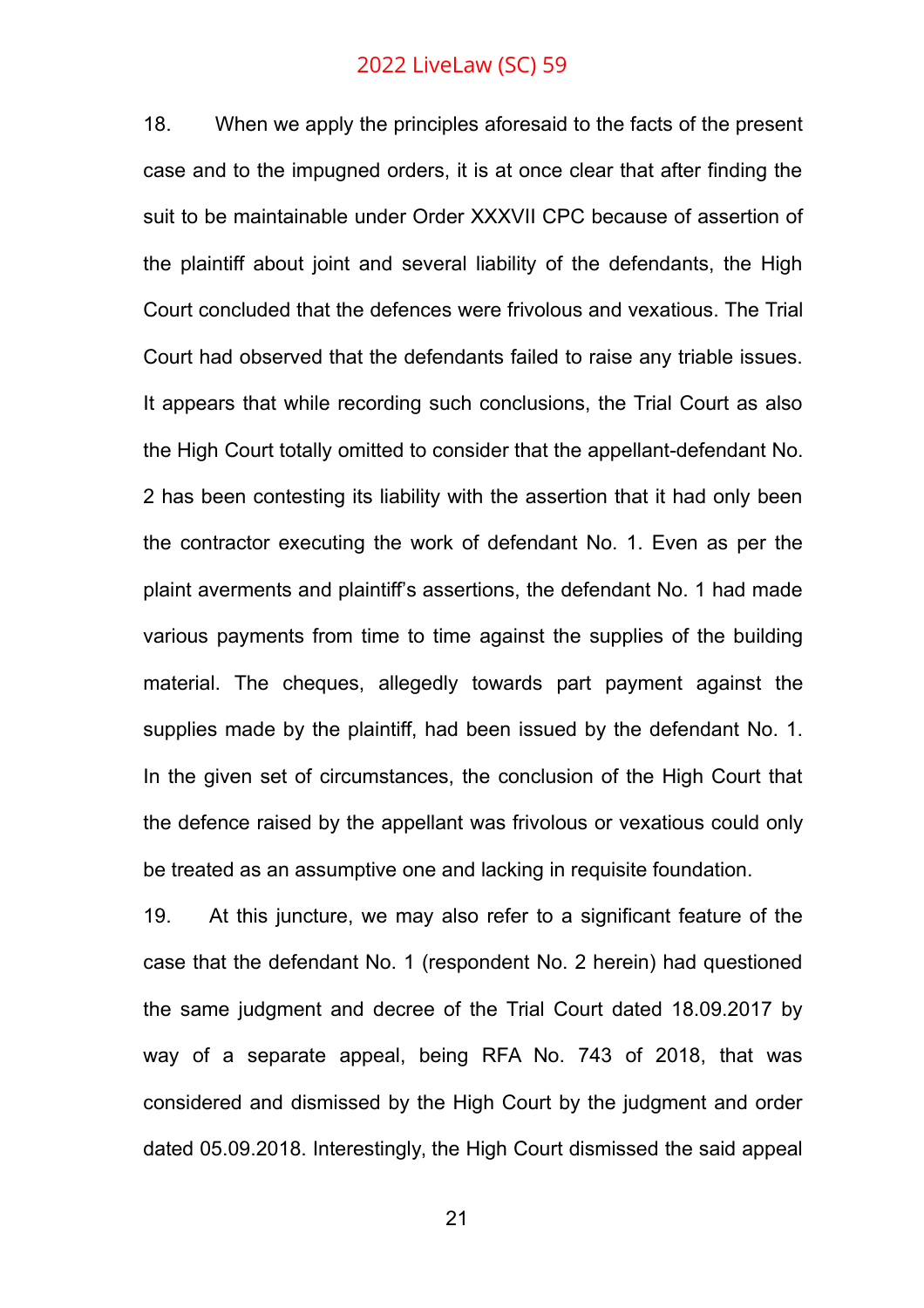with the finding that the defence raised by defendant No. 1 was frivolous or vexatious and, in support of this finding, the High Court specifically gave the reason in the form of a query that if at all there was no liability of the defendant No. 1, where was the question of making payments regularly by the defendant No. 1 to the plaintiff?

19.1. It is at once noticeable that in contradistinction to the reasons stated qua the defendant No. 1 in the judgment and order dated 05.09.2018, the High Court has merely observed in the impugned judgment and order dated 11.05.2018 concerning the present appellant, i.e., defendant No. 2, that the defences were frivolous or vexatious and were raised only to deny the just dues of the seller of goods. No reason has been assigned as to why and how the defence of the present appellant (defendant No. 2) was treated as frivolous or vexatious. The effect and impact of an admitted position of the plaintiff, that payments were indeed made from time to time by the defendant No. 1, seems not to have gone into consideration of the Trial Court and the High Court while denying leave to the appellant. The same considerations, which weighed with the Courts to deny the leave to defend to the defendant No. 1, could not have been applied *ipso facto* to the case of the appellant; rather those considerations, in our view, make out a case of triable issues qua the appellant.

20. In the totality of the circumstances of this case, we are clearly of the view that the appellant has indeed raised triable issues, particularly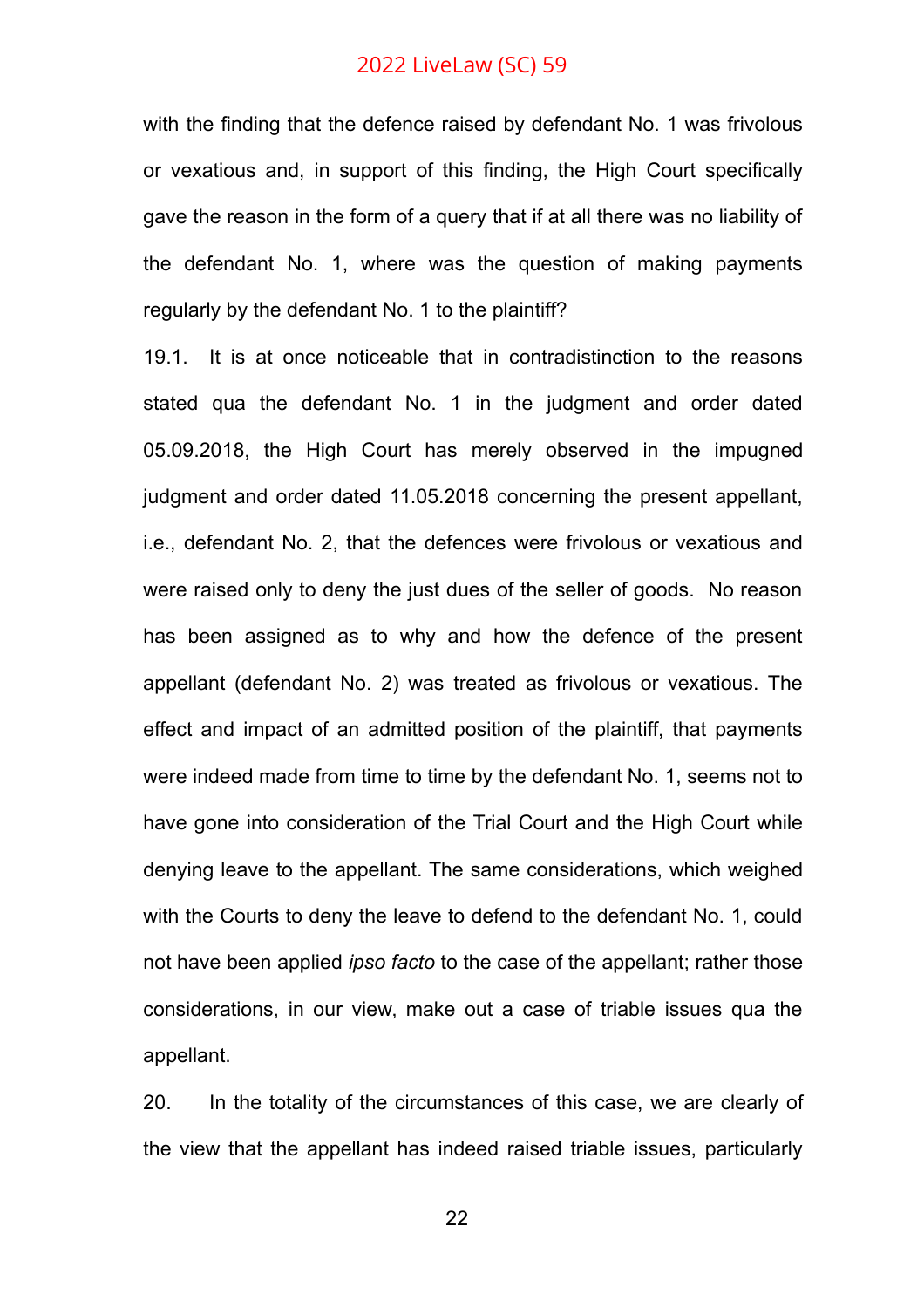concerning its liability and the defence of the appellant cannot be said to be frivolous or vexatious altogether.

20.1. In the aforesaid view of the matter, we are inclined to hold that the appellant-defendant No. 2 ought to have been granted the leave to defend the claim made in the suit concerning its liability; and to this extent, the impugned decree deserves to be set aside.

21. For what has been observed hereinabove, we would have considered granting unconditional leave to defend to the appellant but then, it is noticed that by the order dated 17.08.2018, this Court granted stay over execution of the decree on the condition of the appellant depositing a sum of Rs. 40,00,000/- (Forty Lakhs). Thereafter, by the order dated 24.09.2018, this Court noticed the fact of such deposit and condoned the delay of four days in making the deposit. Taking these factors into account and, looking to the nature of claim and the nature of defence sought to be raised as also the fact that the appeal filed by the defendant No. 1 had been dismissed by the High Court, we find it just and proper to grant leave to defend to the appellant-defendant No. 2 while leaving it open for the Trial Court to pass appropriate orders regarding treatment of the said amount of Rs. 40,00,000/- deposited by the appellant in terms of the order passed by this Court.

21.1. As the appellant is being granted leave to defend, we are not dealing with other contentions urged on behalf of the appellant